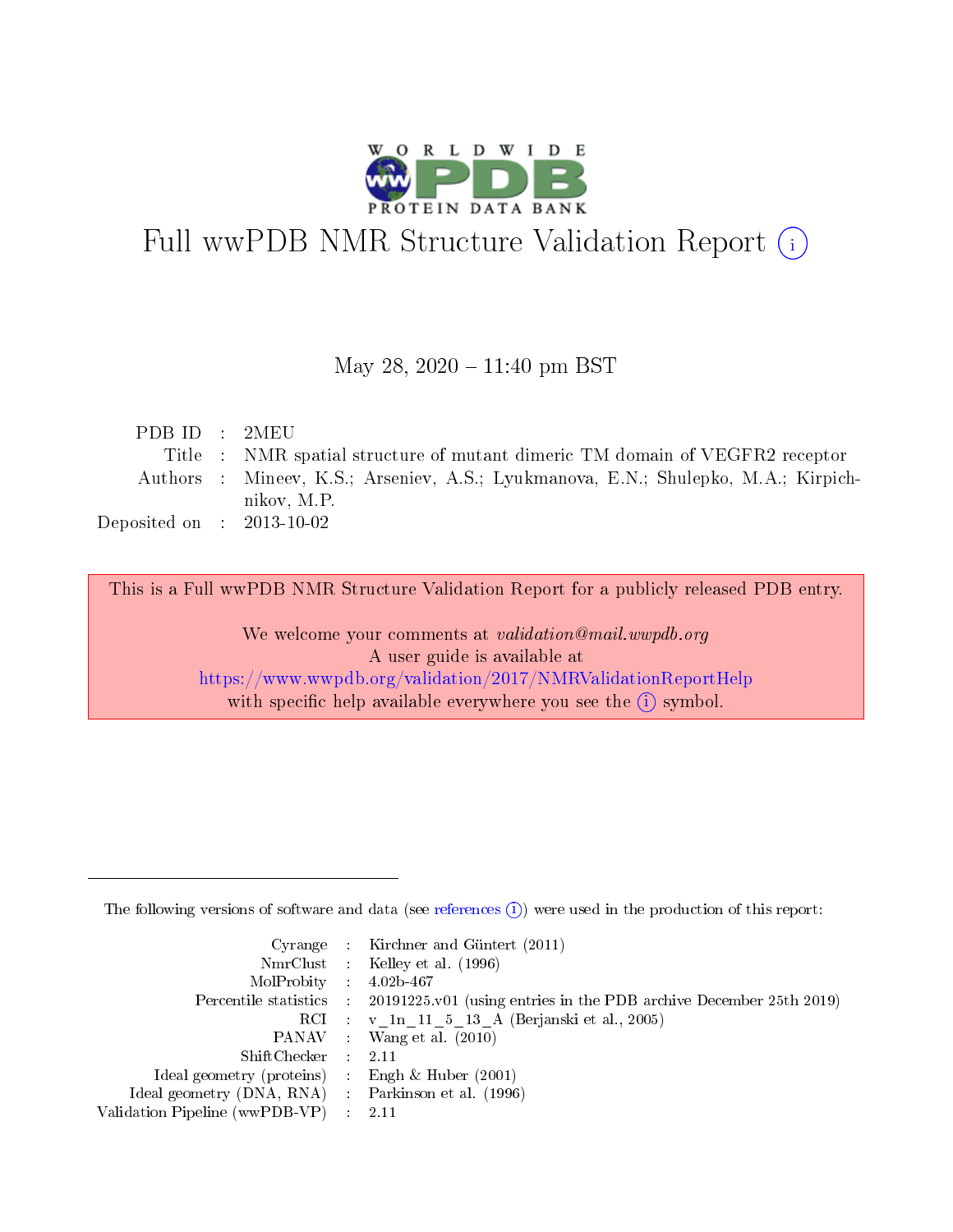# 1 [O](https://www.wwpdb.org/validation/2017/NMRValidationReportHelp#overall_quality)verall quality at a glance (i)

The following experimental techniques were used to determine the structure: SOLUTION NMR

The overall completeness of chemical shifts assignment is 48%.

Percentile scores (ranging between 0-100) for global validation metrics of the entry are shown in the following graphic. The table shows the number of entries on which the scores are based.



The table below summarises the geometric issues observed across the polymeric chains and their fit to the experimental data. The red, orange, yellow and green segments indicate the fraction of residues that contain outliers for  $>=3, 2, 1$  and 0 types of geometric quality criteria. A cyan segment indicates the fraction of residues that are not part of the well-defined cores, and a grey segment represents the fraction of residues that are not modelled. The numeric value for each fraction is indicated below the corresponding segment, with a dot representing fractions  $\epsilon = 5\%$ 

| Mol | Chain | Length   |     | Quality of chain |    |     |
|-----|-------|----------|-----|------------------|----|-----|
|     |       | $\Omega$ | 19% | 57%              | 5% | 19% |
|     |       | $\Omega$ | 19% | 57%              | 5% | 19% |

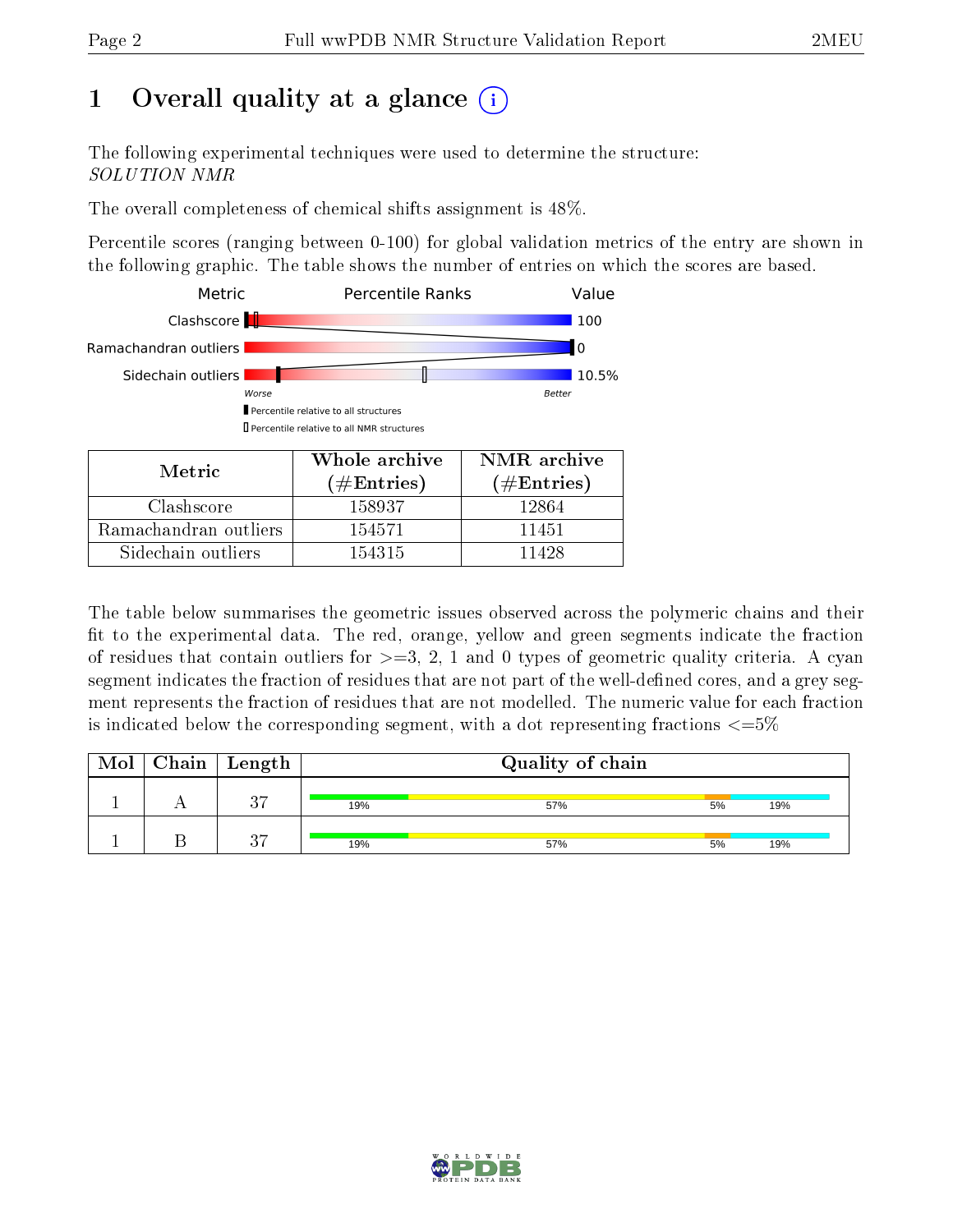# 2 Ensemble composition and analysis  $(i)$

This entry contains 10 models. Model 4 is the overall representative, medoid model (most similar to other models). The authors have identified model 1 as representative, based on the following criterion: fewest violations.

The following residues are included in the computation of the global validation metrics.

| Well-defined (core) protein residues                    |                                  |  |
|---------------------------------------------------------|----------------------------------|--|
| . Well-defined core $\mid$ Residue range (total) $\mid$ | Backbone RMSD (Å)   Medoid model |  |
| $^{\circ}$ A:4-A:33, B:104-B:133 (60)                   | $\rm 0.13$                       |  |

Ill-defined regions of proteins are excluded from the global statistics.

Ligands and non-protein polymers are included in the analysis.

The models can be grouped into 2 clusters and 2 single-model clusters were found.

| Cluster number        | Models            |
|-----------------------|-------------------|
|                       | 1, 2, 3, 4, 7, 10 |
|                       | 5.6               |
| Single-model clusters |                   |

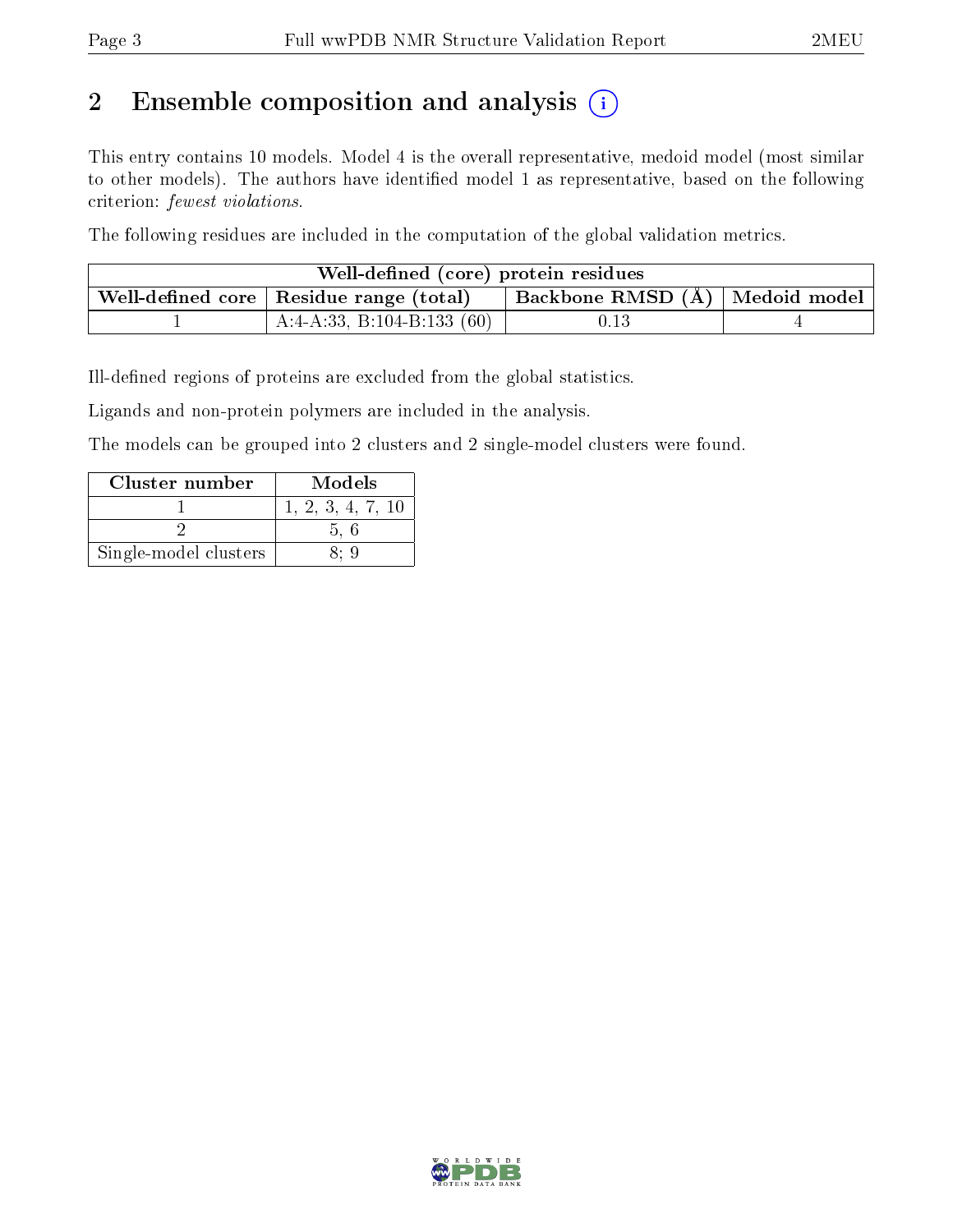# 3 Entry composition (i)

There is only 1 type of molecule in this entry. The entry contains 1244 atoms, of which 658 are hydrogens and 0 are deuteriums.

Molecule 1 is a protein called Vascular endothelial growth factor receptor 2.

|  | $Mol$   Chain   Residues |                 |     | Atoms |              |      | Trace |
|--|--------------------------|-----------------|-----|-------|--------------|------|-------|
|  | -37                      | Total C H N O S |     |       |              |      |       |
|  |                          | 622             | 194 | 329   | 48.          | - 50 |       |
|  | -37                      | Total C H       |     |       | $\mathbb{N}$ | - 0  |       |
|  |                          | 622.            | 194 | 329   | 48.          | 50   |       |

There are 4 discrepancies between the modelled and reference sequences:

| Chain | Residue | Modelled | Actual     | Comment                                 | <b>Reference</b>   |
|-------|---------|----------|------------|-----------------------------------------|--------------------|
|       | י ו     | GLU      | GLY        | ENGINEERED MUTATION   UNP P35968        |                    |
|       | 19      | GLU      | <b>PHE</b> | ENGINEERED MUTATION   UNP P35968        |                    |
|       | 112     | GLU      | -GLY       | <b>ENGINEERED MUTATION   UNP P35968</b> |                    |
|       | 119     | GLU.     | PHE        | ENGINEERED MUTATION                     | <b>IINP P35968</b> |

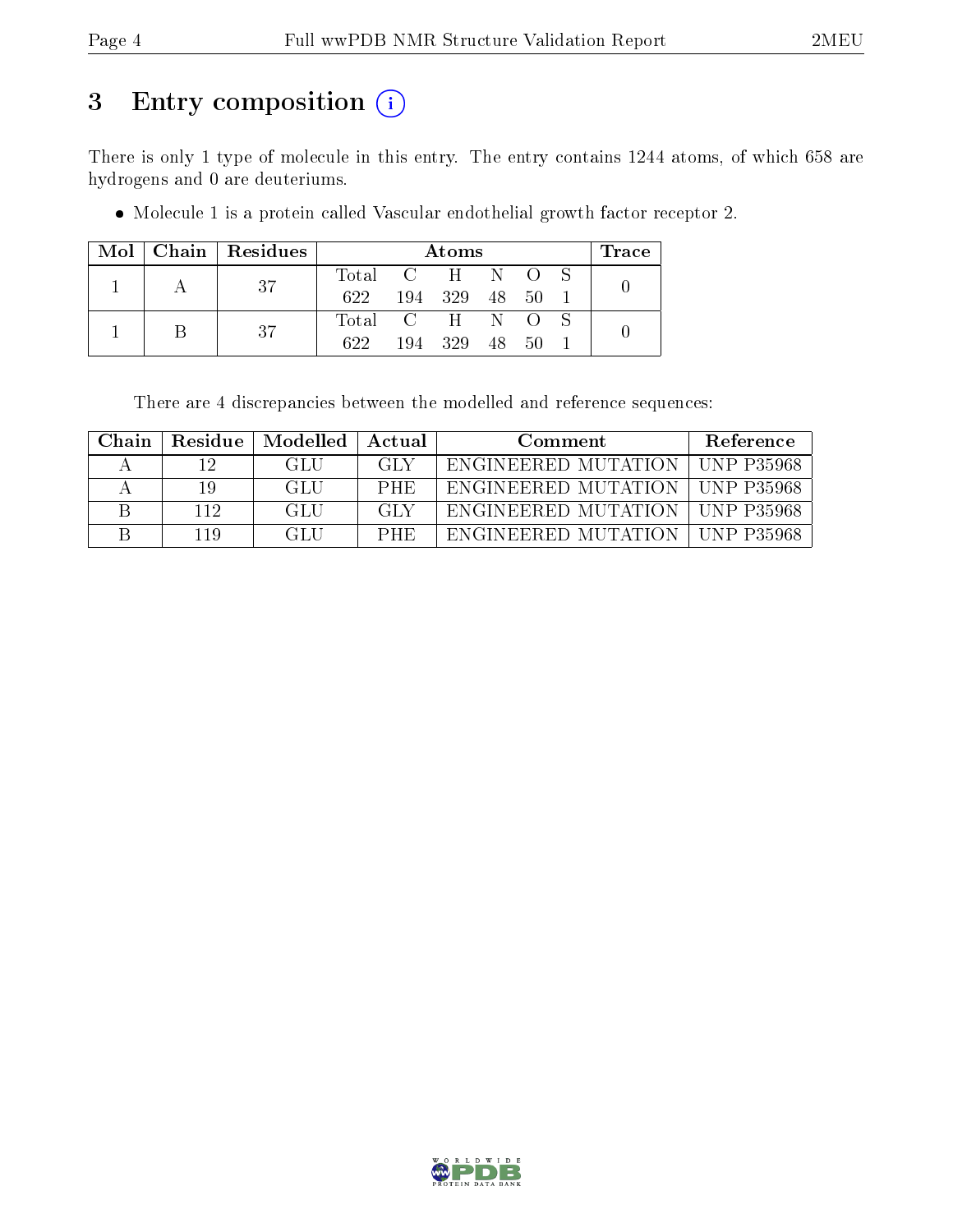# 4 Residue-property plots  $\binom{1}{1}$

## <span id="page-4-0"></span>4.1 Average score per residue in the NMR ensemble

These plots are provided for all protein, RNA and DNA chains in the entry. The first graphic is the same as shown in the summary in section 1 of this report. The second graphic shows the sequence where residues are colour-coded according to the number of geometric quality criteria for which they contain at least one outlier: green  $= 0$ , yellow  $= 1$ , orange  $= 2$  and red  $= 3$  or more. Stretches of 2 or more consecutive residues without any outliers are shown as green connectors. Residues which are classified as ill-defined in the NMR ensemble, are shown in cyan with an underline colour-coded according to the previous scheme. Residues which were present in the experimental sample, but not modelled in the final structure are shown in grey.

• Molecule 1: Vascular endothelial growth factor receptor 2



## 4.2 Scores per residue for each member of the ensemble

Colouring as in section [4.1](#page-4-0) above.

### 4.2.1 Score per residue for model 1



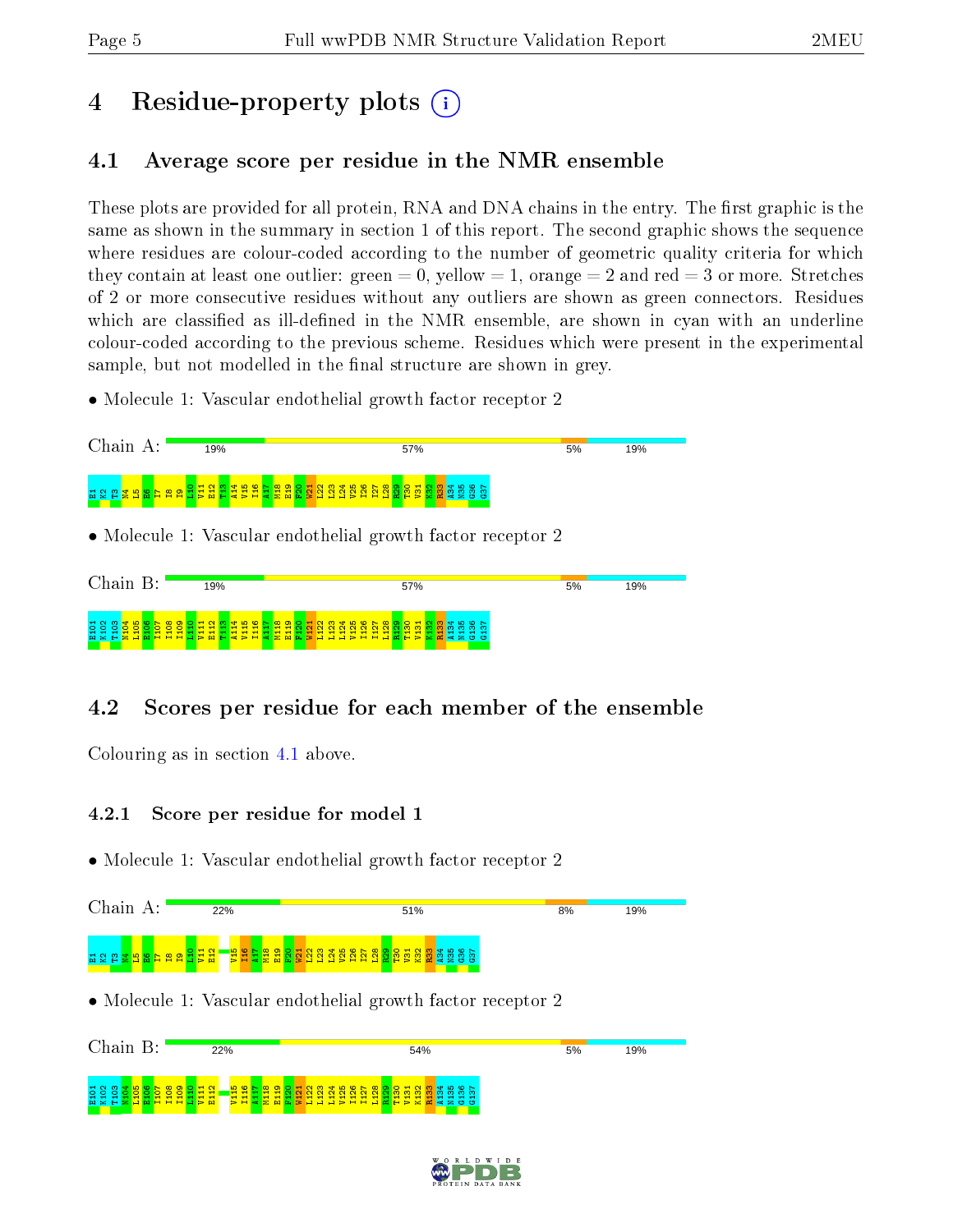#### 4.2.2 Score per residue for model 2

• Molecule 1: Vascular endothelial growth factor receptor 2



| Chain                                         |    | $\mathbf{R} \cdot$ |                                                    |        | 19% |              |  |                                                                         |            |   |  |   |   |                          |                                        |   | 57%                                                       |  |                |        |            |  |  |  | 5% |  | 19% |  |
|-----------------------------------------------|----|--------------------|----------------------------------------------------|--------|-----|--------------|--|-------------------------------------------------------------------------|------------|---|--|---|---|--------------------------|----------------------------------------|---|-----------------------------------------------------------|--|----------------|--------|------------|--|--|--|----|--|-----|--|
| $H$ $N$<br>99<br><b>NKH</b><br>' <b>2 d M</b> | -- |                    | $\infty$ $\infty$<br>ᆔ<br>$\overline{\phantom{0}}$ | −<br>- |     | <u>ਜ ਜ ਜ</u> |  | <mark>er a s f a s h a s h s a s s s s s s s s</mark><br><u>ਜ ਜ ਜ ਜ</u> | <b>MAS</b> | - |  | - | ᆔ | $\overline{\phantom{a}}$ | $\blacksquare$<br><b>HPHHHEFPXESOU</b> | − | o o <del>u</del> a <mark>w a o r</mark><br>$\blacksquare$ |  | m <sub>m</sub> | ന<br>. | <b>m</b> m |  |  |  |    |  |     |  |

#### 4.2.3 Score per residue for model 3

• Molecule 1: Vascular endothelial growth factor receptor 2



• Molecule 1: Vascular endothelial growth factor receptor 2

| Chain                                     | R. |  | 19% |  |                        |          |        |  |    |        |        |   |                 | 57%                                         |         |             |                            |                             |            |   |  | 5% | 19% |  |
|-------------------------------------------|----|--|-----|--|------------------------|----------|--------|--|----|--------|--------|---|-----------------|---------------------------------------------|---------|-------------|----------------------------|-----------------------------|------------|---|--|----|-----|--|
| H <sub>q</sub><br>O.<br>$M \times H$<br>- |    |  |     |  | ю<br>$\circ$<br>-<br>5 | $\infty$ | െ<br>м |  | NI | m<br>5 | $\sim$ | ∼ | ົ<br>$\sim$ $-$ | $\overline{}$<br><b><i><u>AND 1</u></i></b> | Ñ<br>M. | <b>FEED</b> | <b>H</b><br>$\blacksquare$ | $\circ$ $\circ$ $\sim$<br>÷ | ന<br>$+ +$ | ന |  |    |     |  |

### 4.2.4 Score per residue for model 4 (medoid)



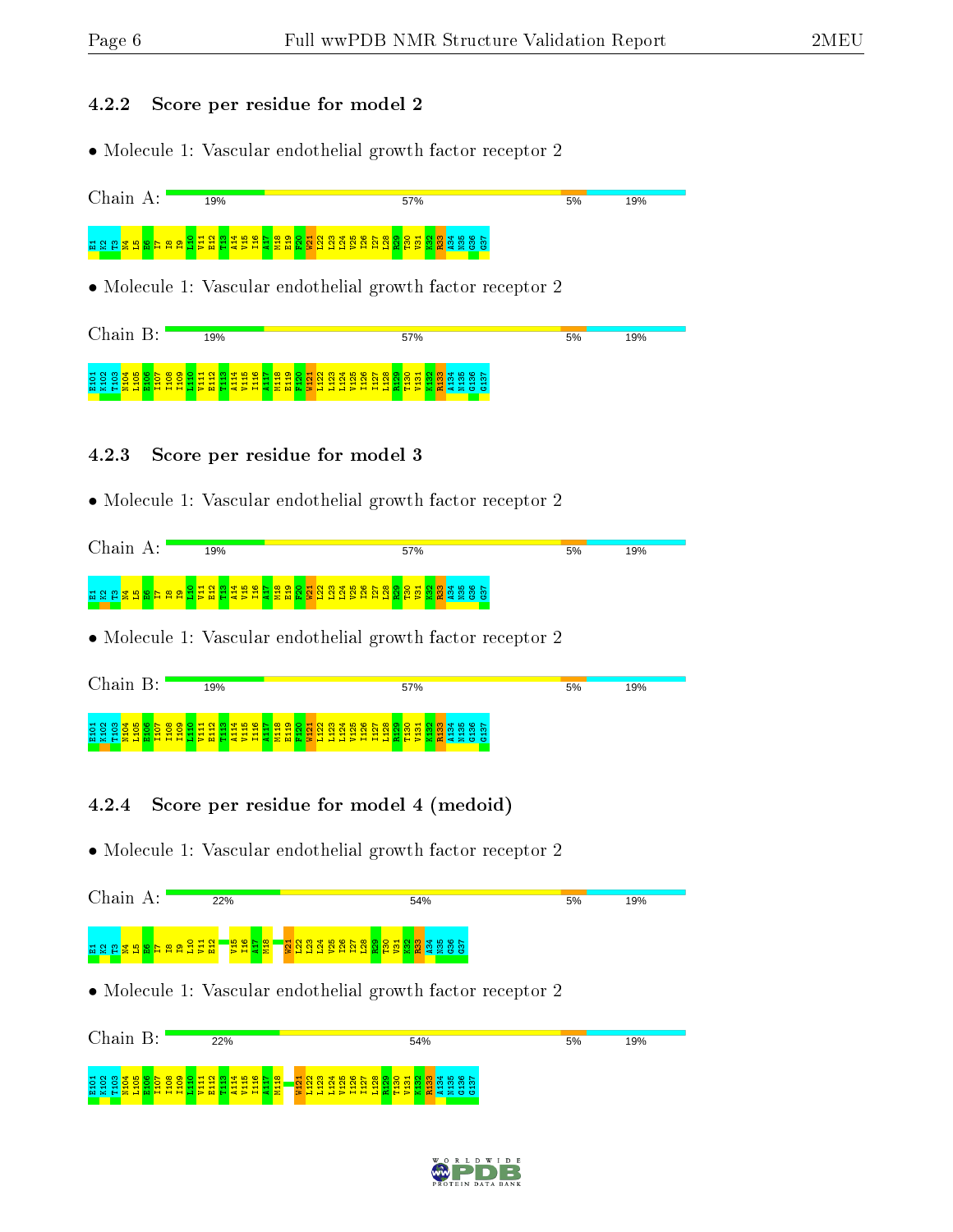#### 4.2.5 Score per residue for model 5

• Molecule 1: Vascular endothelial growth factor receptor 2



| 19% |
|-----|
|     |
|     |
|     |
|     |
|     |
|     |
|     |

### 4.2.6 Score per residue for model 6

• Molecule 1: Vascular endothelial growth factor receptor 2

| Chain | д. | 14%                                                                                                                  |  |  |  |  |  |  | 62% |  |  |  |  |  |  | 5% |  | 19% |  |
|-------|----|----------------------------------------------------------------------------------------------------------------------|--|--|--|--|--|--|-----|--|--|--|--|--|--|----|--|-----|--|
|       |    | <mark>រដ្ឋ ដូង្គី ដូដូដូ ដូន្តី ដូន្តី ដូ</mark> ន្តី ដូន្តី ដូន្តី ដូន្តី ដូ <mark>ន្តី ដូន្តី</mark> និង និន្ទី និ |  |  |  |  |  |  |     |  |  |  |  |  |  |    |  |     |  |

• Molecule 1: Vascular endothelial growth factor receptor 2

| Chain                                 | R٠            |          |  | 14%          |                           |          |                          |                          |                                                                                                                                         |                                        |  |                       |  |   |             | 62% |  |  |                        |            |  | 5% |  | 19% |  |
|---------------------------------------|---------------|----------|--|--------------|---------------------------|----------|--------------------------|--------------------------|-----------------------------------------------------------------------------------------------------------------------------------------|----------------------------------------|--|-----------------------|--|---|-------------|-----|--|--|------------------------|------------|--|----|--|-----|--|
| $M \cap M$<br>$\circ$<br>$M \times H$ | $\sim$ $\sim$ | $\infty$ |  | <b>Sells</b> | $\mathbf{H}$ $\mathbf{H}$ | -<br>$-$ | $\overline{\phantom{0}}$ | ÷<br>ᆔ<br>$\blacksquare$ | O O H N M T N W H N W H N M H D O N W W H N W H D O N<br>$\mathbf -$<br>$\overline{\phantom{0}}$<br>$\overline{}$<br>ᆔ<br>$\leq$ $\geq$ | $\overline{ }$<br>$\sim$<br><b>MAR</b> |  | ᆔ<br>−<br><b>Baas</b> |  | - | ᆔ<br>88 8 8 |     |  |  | m.<br><b>KHPXC4200</b> | <u>ന ന</u> |  |    |  |     |  |

### 4.2.7 Score per residue for model 7





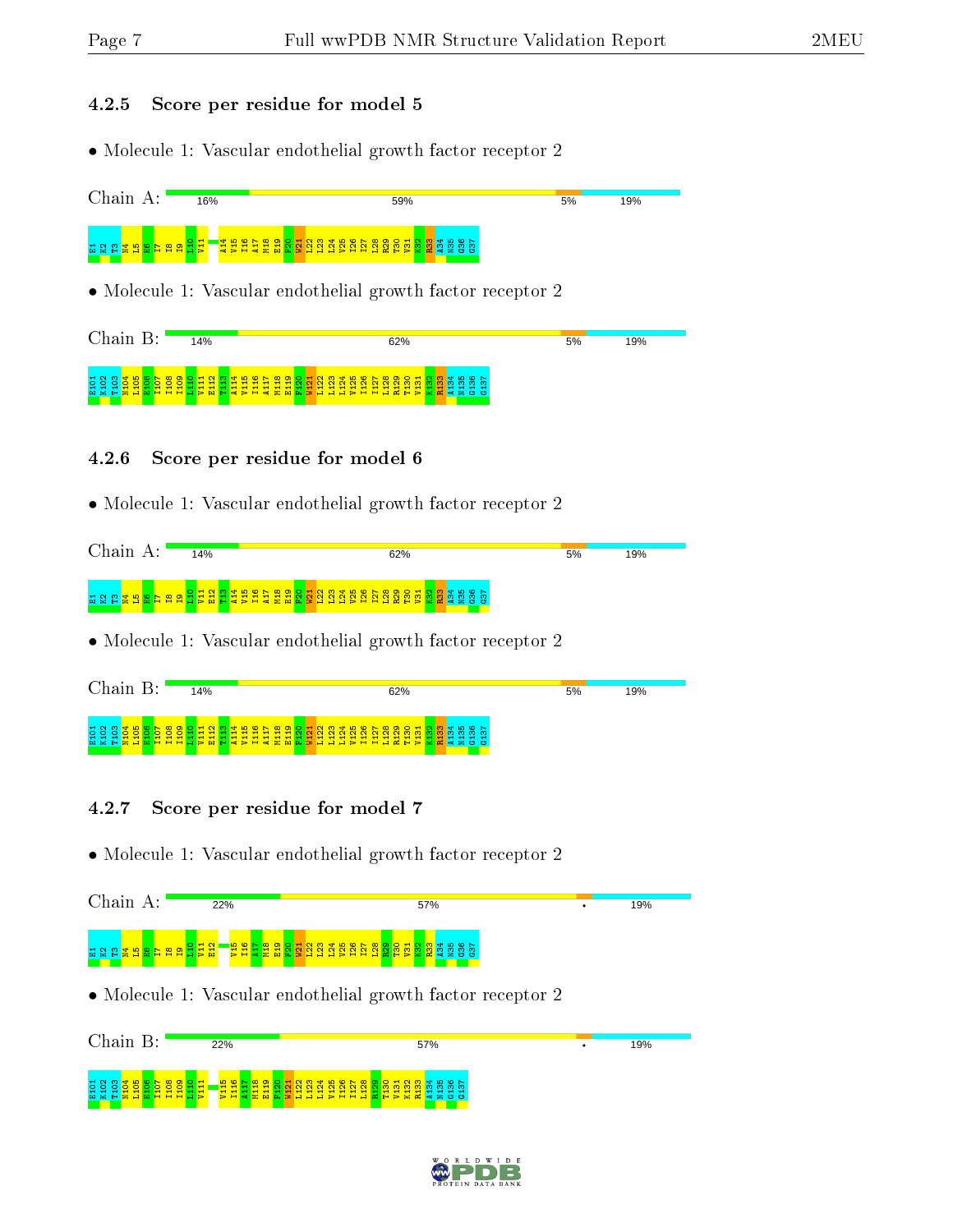#### 4.2.8 Score per residue for model 8

• Molecule 1: Vascular endothelial growth factor receptor 2



• Molecule 1: Vascular endothelial growth factor receptor 2



### 4.2.9 Score per residue for model 9

• Molecule 1: Vascular endothelial growth factor receptor 2



• Molecule 1: Vascular endothelial growth factor receptor 2



#### 4.2.10 Score per residue for model 10



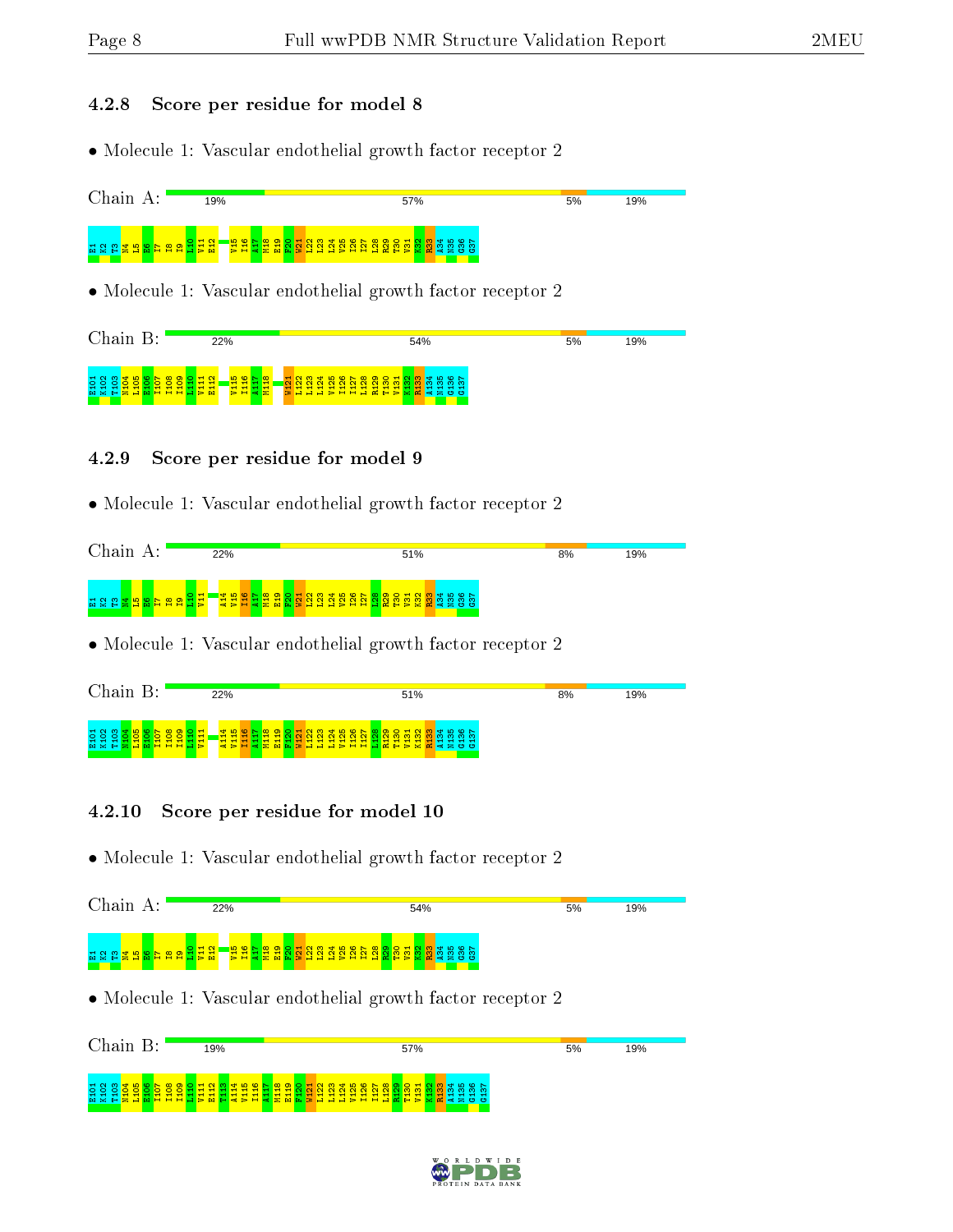## 5 Refinement protocol and experimental data overview  $\binom{1}{k}$

The models were refined using the following method: torsion angle dynamics.

Of the 100 calculated structures, 10 were deposited, based on the following criterion: target function.

The following table shows the software used for structure solution, optimisation and refinement.

| Software name   Classification |                         | Version |
|--------------------------------|-------------------------|---------|
| CYANA                          | structure solution 13.0 |         |
| CYANA                          | refinement              |         |

The following table shows chemical shift validation statistics as aggregates over all chemical shift files. Detailed validation can be found in section [7](#page-17-0) of this report.

| Chemical shift file(s)                       | input cs.cif |
|----------------------------------------------|--------------|
| Number of chemical shift lists               |              |
| Total number of shifts                       | 540          |
| Number of shifts mapped to atoms             | 540          |
| Number of unparsed shifts                    |              |
| Number of shifts with mapping errors         |              |
| Number of shifts with mapping warnings       |              |
| Assignment completeness (well-defined parts) |              |

No validations of the models with respect to experimental NMR restraints is performed at this time.

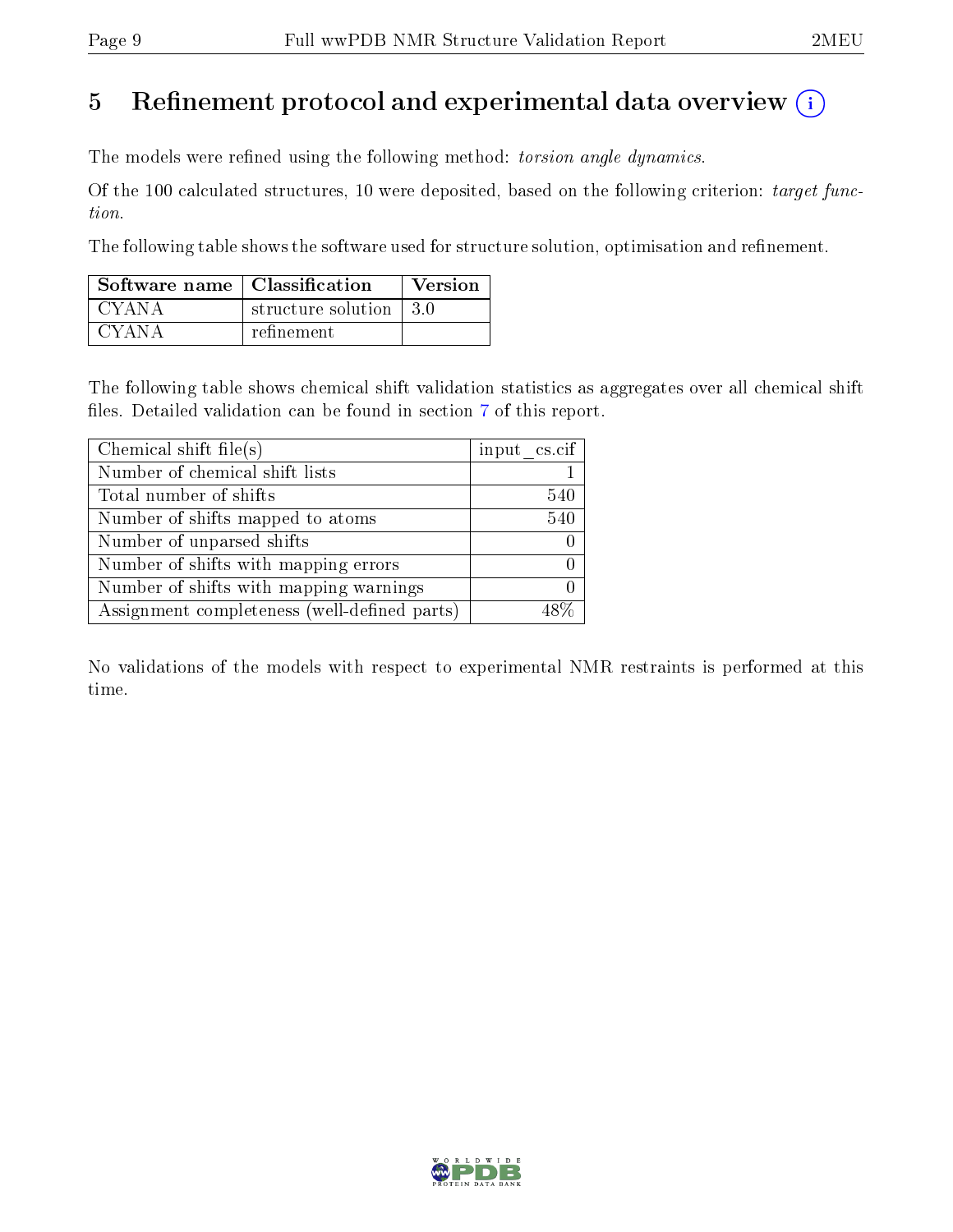# 6 Model quality  $(i)$

## 6.1 Standard geometry  $(i)$

There are no covalent bond-length or bond-angle outliers.

There are no bond-length outliers.

There are no bond-angle outliers.

There are no chirality outliers.

There are no planarity outliers.

## 6.2 Too-close contacts  $(i)$

In the following table, the Non-H and H(model) columns list the number of non-hydrogen atoms and hydrogen atoms in each chain respectively. The H(added) column lists the number of hydrogen atoms added and optimized by MolProbity. The Clashes column lists the number of clashes averaged over the ensemble.

| Mol |    |      | Chain   Non-H   $H (model)$ | H(added)   Classhes |          |
|-----|----|------|-----------------------------|---------------------|----------|
|     |    | 247  | 286                         | 283                 | $73 + 8$ |
|     |    | 247  | 286                         | 283                 | 74±8     |
|     | ΑH | 4940 | 5720                        | 5660                | $1065\,$ |

The all-atom clashscore is defined as the number of clashes found per 1000 atoms (including hydrogen atoms). The all-atom clashscore for this structure is 100.

All unique clashes are listed below, sorted by their clash magnitude.

| $Atom-1$            | Atom-2             | $Clash(\AA)$ | Distance(A) | Models         |       |
|---------------------|--------------------|--------------|-------------|----------------|-------|
|                     |                    |              |             | Worst          | Total |
| 1:A:5:LEU:HD13      | 1:B:105:LEU:HD13   | 1.10         | 1.23        |                | 10    |
| 1: A:8: ILE: HG22   | 1:B:108:ILE:HG22   | 1.05         | 1.07        | $\overline{5}$ | 10    |
| 1: B: 121: TRP: CH2 | 1:B:122:LEU:HD21   | 0.95         | 1.96        | 6              | 9     |
| 1: A:8: ILE: HG22   | 1:B:108:ILE:CG2    | 0.94         | 1.92        | 9              | 10    |
| 1:A:21:TRP:CH2      | 1:A:22:LEU:HD21    | 0.94         | 1.96        | 6              | 9     |
| 1: A:8: ILE: CG2    | 1:B:108:ILE:HG22   | 0.93         | 1.92        | 9              | 10    |
| 1:B:105:LEU:HA      | 1:B:108:ILE:HD12   | 0.89         | 1.44        | 10             | 10    |
| 1: A: 5: LEU: HA    | 1: A:8: ILE: HD12  | 0.88         | 1.46        | 8              | 10    |
| 1:A:5:LEU:HD22      | 1:B:105:LEU:HB3    | 0.86         | 1.48        | $\overline{4}$ | 10    |
| 1: A: 5: LEU: HB3   | 1:B:105:LEU:HD22   | 0.86         | 1.48        | $\overline{4}$ | 10    |
| 1: A:9: ILE: CG1    | 1:B:108:ILE:HD13   | 0.84         | 2.02        | $\overline{2}$ | 8     |
| 1: A: 7: ILE: O     | 1: A:11: VAL: HG23 | 0.84         | 1.73        | 3              | 10    |
| 1:B:107:ILE:O       | 1:B:111:VAL:HG23   | 0.83         | 1.73        | 9              | 10    |

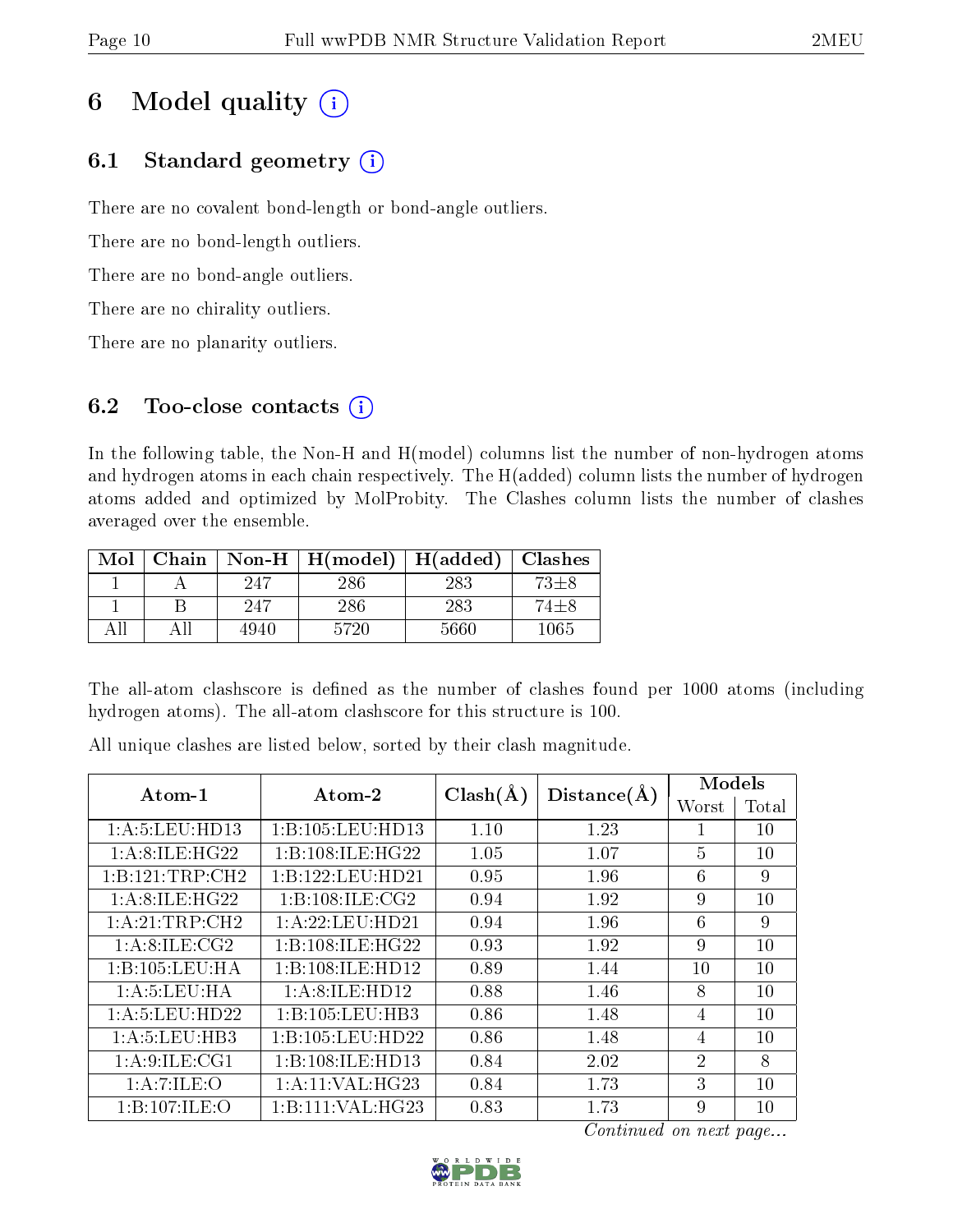| Continued from previous page |                     |              |                   | Models           |                  |
|------------------------------|---------------------|--------------|-------------------|------------------|------------------|
| Atom-1                       | Atom-2              | $Clash(\AA)$ | Distance(A)       | Worst            | Total            |
| 1:A:8:ILE:HD13               | 1:B:109:ILE:CG1     | 0.83         | 2.02              | $\overline{2}$   | 10               |
| 1: A:9: ILE: HG13            | 1:B:108:ILE:HD13    | 0.82         | 1.49              | $\overline{2}$   | $\overline{6}$   |
| 1:A:8:ILE:HD13               | 1:B:109:ILE:HG13    | 0.82         | 1.49              | $\boldsymbol{9}$ | 8                |
| 1:B:121:TRP:CZ3              | 1:B:122:LEU:HD21    | 0.81         | 2.11              | $\overline{6}$   | $\overline{9}$   |
| 1:A:21:TRP:CZ3               | 1: A:22:LEU:HD21    | 0.80         | 2.11              | $\,6$            | 9                |
| 1: A:30:THR:HG22             | 1:B:133:ARG:HH22    | 0.79         | 1.36              | 8                | $\mathbf{1}$     |
| 1: A: 33: ARG: HH22          | 1:B:130:THR:HG22    | 0.78         | 1.36              | $8\,$            | $\mathbf{1}$     |
| 1:A:33:ARG:NE                | 1:B:133:ARG:NE      | 0.75         | 2.35              | 8                | $\overline{2}$   |
| 1:A:5:LEU:HD13               | 1:B:105:LEU:CD1     | 0.75         | 2.12              | $\overline{4}$   | $8\,$            |
| 1: A: 5: LEU: CD1            | 1:B:105:LEU:HD13    | 0.75         | 2.12              | $\overline{4}$   | 8                |
| 1: A:9:ILE:HG12              | 1:B:108:ILE:HD13    | 0.74         | 1.60              | $\,6$            | $\overline{2}$   |
| 1: A:26: ILE: CD1            | 1:B:126:ILE:HD12    | 0.74         | 2.13              | 8                | 9                |
| 1:B:118:MET:HA               | 1:B:121:TRP:CD1     | 0.73         | 2.19              | $\boldsymbol{9}$ | $\mathbf{1}$     |
| 1:A:15:VAL:HG11              | 1:B:115:VAL:HG11    | 0.73         | 1.58              | $\sqrt{6}$       | 10               |
| 1: A:18: MET:HA              | 1: A:21:TRP:CD1     | 0.73         | 2.19              | $\boldsymbol{9}$ | $\mathbf 1$      |
| 1:A:26:ILE:HD12              | 1:B:126:ILE:CD1     | 0.73         | 2.14              | 8                | 9                |
| 1:A:8:ILE:HD13               | 1:B:109:ILE:HG12    | 0.72         | 1.59              | $6\phantom{.}6$  | $\overline{2}$   |
| 1:B:115:VAL:HG12             | 1:B:116:ILE:HD12    | 0.72         | 1.62              | $\overline{5}$   | 10               |
| 1:A:15:VAL:HG12              | 1:A:16:ILE:HD12     | 0.72         | 1.62              | $\overline{5}$   | 10               |
| 1:A:15:VAL:CG1               | 1:B:115:VAL:HG11    | 0.71         | 2.16              | $\overline{5}$   | 10               |
| 1: A:15: VAL:HGI1            | 1:B:115:VAL:CG1     | 0.71         | 2.16              | $6\phantom{.}6$  | 10               |
| 1: A:30:THR:HG22             | 1:B:133:ARG:NH2     | 0.69         | 2.03              | $8\,$            | $\mathbf{1}$     |
| 1: A: 33: ARG: NH2           | 1:B:130:THR:HG22    | 0.68         | $\overline{2.04}$ | $\overline{8}$   | $\mathbf{1}$     |
| 1: A:9:ILE:HG12              | 1:B:108:ILE:HG21    | 0.68         | 1.65              | $\,6$            | $\sqrt{2}$       |
| 1:B:115:VAL:HG22             | 1:B:118:MET:HE1     | 0.68         | 1.66              | $\overline{6}$   | $\overline{2}$   |
| 1:A:21:TRP:CZ3               | 1:A:22:LEU:CD2      | 0.67         | 2.78              | $6\phantom{.}6$  | $\overline{9}$   |
| 1:B:127:ILE:O                | 1:B:131:VAL:HG23    | 0.67         | 1.90              | 10               | 10               |
| 1:B:121:TRP:CZ3              | 1:B:122:LEU:CD2     | $0.67\,$     | 2.78              | $\overline{6}$   | $\boldsymbol{9}$ |
| 1:A:15:VAL:CG1               | 1:B:115:VAL:CG1     | 0.66         | 2.74              | $\overline{5}$   | 10               |
| 1: A: 33: ARG: NH2           | 1: B: 130: THR: CG2 | 0.66         | 2.59              | $8\,$            | 1                |
| 1: A:15: VAL:HGI1            | 1:B:115:VAL:HG21    | 0.66         | 1.68              | $\overline{9}$   | 10               |
| 1:A:15:VAL:HG22              | 1:A:18:MET:HE1      | 0.66         | 1.68              | $\,6\,$          | $\overline{2}$   |
| 1: A:30:THR:CG2              | 1:B:133:ARG:NH2     | 0.66         | 2.59              | 8                | $\overline{1}$   |
| 1: A:15: VAL:HG21            | 1:B:115:VAL:HG11    | 0.65         | 1.69              | $\boldsymbol{9}$ | 10               |
| 1: A:8: ILE: HG21            | 1:B:109:ILE:HG12    | 0.65         | 1.66              | $6\phantom{.}6$  | $\overline{2}$   |
| 1:B:115:VAL:HG12             | 1:B:116:ILE:N       | 0.65         | 2.05              | $\overline{5}$   | 10               |
| 1:A:27:ILE:O                 | 1: A:31: VAL: HG23  | 0.65         | 1.92              | 8                | 10               |
| 1: A:15: VAL:HG12            | 1: A:16: ILE:N      | 0.65         | 2.05              | $\overline{5}$   | 10               |
| 1: A:26: ILE: CG2            | 1: B: 126: ILE: CG2 | 0.64         | 2.75              | $\mathbf{1}$     | 10               |
| 1:B:124:LEU:HD23             | 1:B:128:LEU:HD12    | 0.64         | 1.69              | 10               | 9                |
| 1:B:124:LEU:CD2              | 1:B:128:LEU:HD12    | 0.63         | 2.24              | 8                | $9\phantom{.}$   |

 $Confinued$  from previce

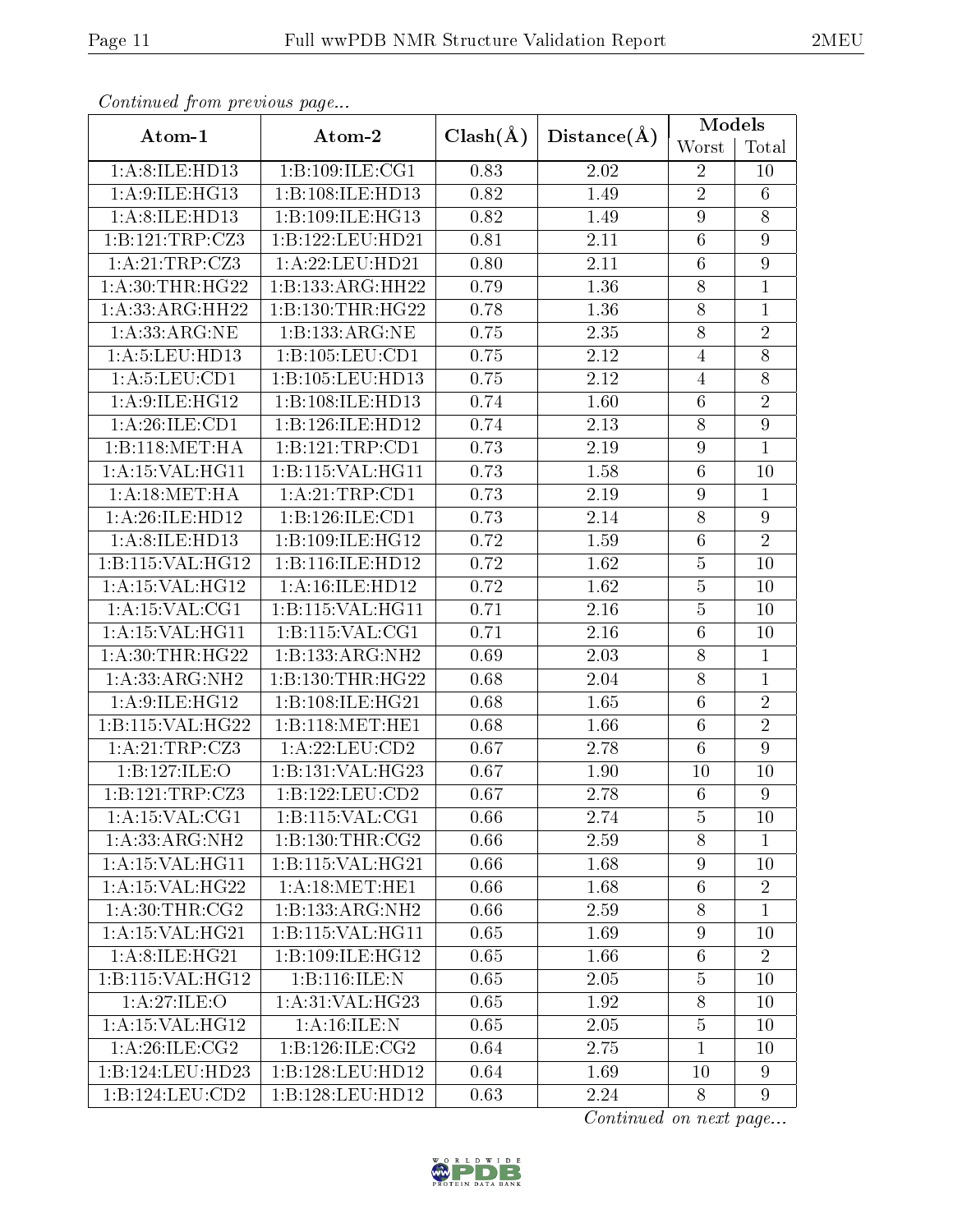| Continuea from previous page  |                     |                   |                   | Models           |                  |
|-------------------------------|---------------------|-------------------|-------------------|------------------|------------------|
| Atom-1                        | Atom-2              | $Clash(\AA)$      | Distance(A)       | Worst            | Total            |
| 1:A:15:VAL:HG11               | 1:B:115:VAL:CG2     | 0.63              | 2.24              | $\mathbf{1}$     | 10               |
| 1: A:15: VAL:CG2              | 1:B:115:VAL:HG11    | 0.63              | 2.24              | $\mathbf{1}$     | 10               |
| 1: A:24:LEU:CD2               | 1: A:28:LEU:HD12    | 0.62              | 2.24              | $8\,$            | 9                |
| 1: A:9:ILE:HG13               | 1:B:108:ILE:HG21    | 0.62              | 1.70              | $\overline{7}$   | $\overline{8}$   |
| 1: A:24:LEU:HD23              | 1: A:28:LEU:HD12    | 0.62              | 1.70              | 10               | 9                |
| 1: A:26: ILE: CD1             | 1:B:126:ILE:CD1     | $\overline{0.62}$ | 2.77              | $8\,$            | $\boldsymbol{9}$ |
| 1: A:8: ILE: H <sub>G21</sub> | 1:B:109:ILE:HG13    | 0.61              | 1.70              | $\bf 5$          | $\overline{8}$   |
| 1:A:23:LEU:C                  | 1:A:27:ILE:HD12     | 0.61              | 2.16              | 10               | 9                |
| 1: A: 33: ARG: HE             | 1:B:133:ARG:HE      | 0.60              | 1.37              | $8\,$            | $\mathbf{1}$     |
| 1:A:14:ALA:O                  | 1: A:18: MET:HG3    | 0.59              | 1.97              | $6\phantom{.}6$  | $\overline{5}$   |
| 1:A:33:ARG:HE                 | 1:B:133:ARG:NE      | 0.59              | 1.96              | 8                | $\mathbf{1}$     |
| 1:A:15:VAL:HA                 | 1: A:18:MET:HE2     | 0.59              | 1.74              | $\overline{3}$   | 10               |
| 1:A:33:ARG:CD                 | 1:B:133:ARG:CD      | 0.59              | 2.80              | $\overline{9}$   | $\mathbf{1}$     |
| 1:B:121:TRP:CH2               | 1:B:122:LEU:CD2     | 0.59              | 2.82              | $6\phantom{.}6$  | $9\phantom{.}$   |
| 1:A:21:TRP:CH2                | 1:A:22:LEU:CD2      | 0.58              | 2.82              | $6\phantom{.}6$  | 9                |
| 1:B:115:VAL:HA                | 1:B:118:MET:HE2     | 0.58              | 1.76              | $\overline{5}$   | 10               |
| 1:B:123:LEU:C                 | 1:B:127:ILE:HD12    | 0.58              | 2.19              | 10               | 9                |
| 1: A:15:VAL:HA                | 1: A:18: MET:CE     | 0.58              | 2.28              | $6\phantom{.}6$  | 10               |
| 1:B:114:ALA:O                 | 1:B:118:MET:HG3     | 0.58              | 1.97              | $\overline{6}$   | $\overline{7}$   |
| 1:B:105:LEU:CA                | 1:B:108:ILE:HD12    | 0.57              | 2.26              | 10               | 9                |
| 1:B:115:VAL:HA                | 1:B:118:MET:CE      | 0.57              | 2.28              | $6\phantom{.}6$  | 10               |
| 1: A:9: ILE: CD1              | 1:B:108:ILE:HD13    | 0.57              | 2.30              | $6\phantom{.}6$  | $\bf 5$          |
| 1: A:5: LEU: CA               | 1:A:8:ILE:HD12      | 0.57              | $\overline{2.27}$ | 10               | $\overline{8}$   |
| 1: A:5: LEU: HD22             | 1:B:105:LEU:CB      | 0.56              | 2.29              | 3                | $\overline{9}$   |
| 1:A:25:VAL:H <sub>G12</sub>   | 1: A:26: ILE:N      | 0.56              | 2.16              | $\overline{2}$   | 10               |
| 1:B:125:VAL:HG12              | 1:B:126:ILE:N       | 0.56              | 2.16              | $\overline{2}$   | 10               |
| 1:A:26:ILE:HG22               | 1:B:126:ILE:HG22    | 0.55              | 1.78              | $\boldsymbol{9}$ | $\overline{5}$   |
| 1:A:22:LEU:HD22               | 1:B:123:LEU:HD11    | 0.55              | 1.78              | $\overline{3}$   | $\overline{7}$   |
| 1:A:8:ILE:HD13                | 1:B:109:ILE:CD1     | 0.55              | 2.31              | 6                | $\overline{7}$   |
| 1:B:133:ARG:C                 | 1:B:133:ARG:CD      | 0.55              | 2.74              | $8\,$            | $\sqrt{2}$       |
| 1:A:33:ARG:NH2                | 1:B:133:ARG:HD2     | 0.55              | 2.16              | 8                | $\mathbf{1}$     |
| 1: A:23:LEU:O                 | 1: A:27: ILE:HD12   | 0.55              | 2.02              | $8\,$            | 10               |
| 1:A:23:LEU:HDI1               | 1:B:122:LEU:HD22    | 0.55              | 1.79              | 3                | 6                |
| 1: A:5: LEU: CB               | 1:B:105:LEU:HD22    | 0.55              | 2.30              | 3                | 8                |
| 1:A:33:ARG:CD                 | 1: A: 33: ARG: C    | 0.55              | 2.74              | 8                | $\overline{2}$   |
| 1: A:21:TRP:CE3               | 1:A:22:LEU:HG       | 0.55              | 2.37              | $6\phantom{.}6$  | $\overline{9}$   |
| 1:B:121:TRP:CE3               | 1:B:122:LEU:HG      | 0.54              | 2.38              | 8                | 9                |
| 1:B:123:LEU:O                 | 1:B:127:ILE:HD12    | 0.54              | 2.02              | $8\,$            | 10               |
| 1:B:116:ILE:N                 | 1: B: 116: ILE: CD1 | 0.54              | 2.70              | 6                | $\overline{7}$   |
| 1: A:30:THR:HG22              | 1:B:133:ARG:CZ      | 0.54              | 2.32              | 10               | $\mathbf{1}$     |
| 1:A:15:VAL:O                  | 1: A:18:MET:N       | 0.54              | 2.41              | 9                | 10               |

Continued from previous page.

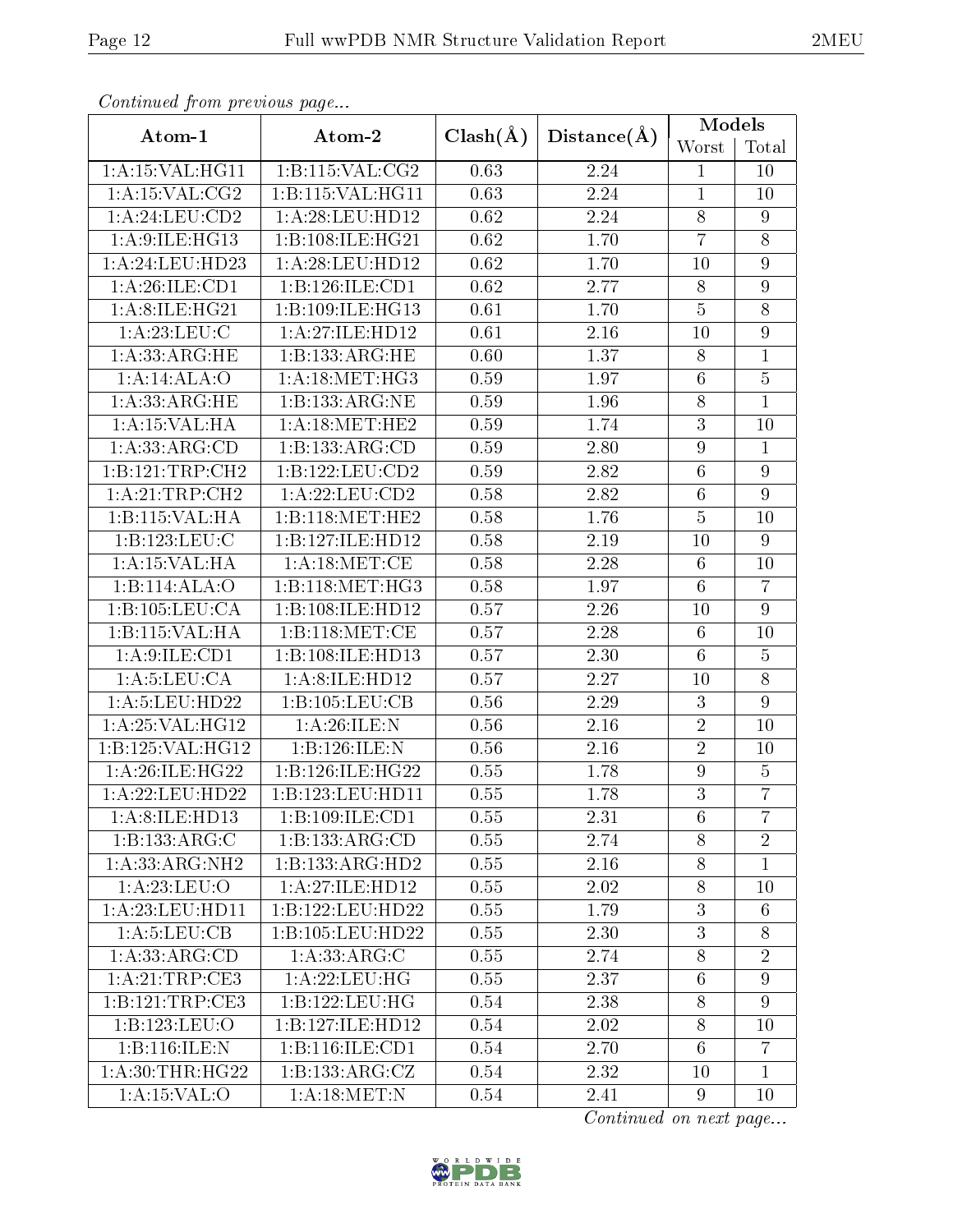| Continued from previous page       |                              |              |                   | Models                  |                  |
|------------------------------------|------------------------------|--------------|-------------------|-------------------------|------------------|
| Atom-1                             | Atom-2                       | $Clash(\AA)$ | Distance(A)       |                         | Total            |
| 1: A:18: MET:O                     | 1:A:21:TRP:N                 | 0.53         | 2.41              | Worst<br>$\overline{2}$ | $9\phantom{.}$   |
| 1:A:16:ILE:CD1                     | 1: A:16: ILE:N               | 0.53         | $\overline{2.70}$ | $\overline{6}$          | $\overline{7}$   |
| 1:B:118:MET:O                      | 1:B:121:TRP:N                | 0.53         | 2.41              | $\overline{4}$          | $\boldsymbol{9}$ |
| 1:A:33:ARG:HD2                     | 1:B:133:ARG:NH2              | 0.53         | 2.17              | $8\,$                   | $\mathbf{1}$     |
| 1:A:26:ILE:HD12                    | 1:B:126:ILE:HD12             | 0.53         | 1.72              | 8                       | $\overline{5}$   |
| 1:B:115:VAL:O                      | 1:B:118:MET:N                | 0.53         | 2.41              | $\boldsymbol{9}$        | 10               |
| $1:A:\overline{33:ARG:CZ}$         | 1:B:133:ARG:NH2              | 0.53         | 2.72              | $\overline{3}$          | $\mathbf{1}$     |
| 1: A: 19: GLU: CD                  | 1:B:118:MET:CE               | 0.52         | $\overline{2}.78$ | $\overline{5}$          | $\mathbf{1}$     |
| 1: A: 33: ARG: HH21                | 1:B:133:ARG:CD               | 0.52         | 2.17              | $8\,$                   | $\mathbf{1}$     |
| 1:B:133:ARG:C                      | $1:B:133:AR\overline{G:HD3}$ | 0.52         | 2.25              | 8                       | $\mathbf{1}$     |
| 1: A: 33: ARG: NH2                 | 1:B:133:ARG:CZ               | 0.52         | 2.73              | $\overline{3}$          | $\mathbf{1}$     |
| 1:A:33:ARG:HD3                     | 1: A: 33: ARG: C             | 0.52         | 2.25              | 8                       | $\mathbf{1}$     |
| 1:A:33:ARG:NE                      | 1:B:133:ARG:HE               | 0.52         | 1.96              | $8\,$                   | $\mathbf{1}$     |
| 1: A:18: MET:HE2                   | 1:B:119:GLU:OE1              | 0.52         | 2.05              | $\boldsymbol{9}$        | $\mathbf{1}$     |
| 1: A:18:MET:CE                     | 1:B:119:GLU:CD               | 0.51         | 2.78              | $\bf 5$                 | $\mathbf 1$      |
| 1: A:19: GLU:OE1                   | 1:B:118:MET:HE2              | 0.51         | 2.05              | 9                       | $\overline{1}$   |
| 1:B:115:VAL:HA                     | 1:B:118:MET:SD               | 0.51         | 2.46              | 8                       | 10               |
| 1:B:116:ILE:CD1                    | 1:B:116:ILE:N                | 0.51         | 2.73              | $\overline{7}$          | $\overline{3}$   |
| 1: A: 33: ARG: CZ                  | 1:B:133:ARG:CZ               | 0.51         | 2.88              | 3                       | $\mathbf{1}$     |
| 1: A: 33: ARG: CD                  | 1:B:133:ARG:HH21             | 0.51         | 2.19              | 8                       | $\overline{1}$   |
| 1:A:15:VAL:HA                      | 1: A:18: MET:SD              | 0.50         | 2.46              | 10                      | 10               |
| 1:A:26:ILE:HG22                    | 1:B:126:ILE:CG2              | 0.50         | 2.35              | 9                       | $\overline{4}$   |
| 1: A:16: ILE:N                     | 1: A: 16: ILE: CD1           | 0.50         | $\overline{2.74}$ | $\overline{4}$          | $\overline{3}$   |
| 1:A:19:GLU:N                       | 1:B:119:GLU:OE1              | 0.50         | 2.45              | 1                       | $\sqrt{2}$       |
| $1:A:\overline{19:GLU:OE1}$        | 1:B:119:GLU:N                | 0.49         | 2.45              | 1                       | $\overline{2}$   |
| 1:B:115:VAL:HG12                   | 1:B:116:ILE:CD1              | 0.49         | 2.37              | $\overline{7}$          | 10               |
| $1: A:30:THR: \overline{CG2}$      | 1:B:133:ARG:CZ               | 0.49         | 2.90              | 10                      | $\overline{2}$   |
| $1:A:23:\overline{\textrm{LEU:O}}$ | $1:A:\overline{27:ILE:CG1}$  | 0.49         | $\overline{2.60}$ | $6\,$                   | $10\,$           |
| 1:B:123:LEU:O                      | 1: B: 127: ILE: CG1          | 0.49         | 2.60              | 6                       | 10               |
| 1: A:15: VAL:HG12                  | 1: A:16: ILE: CD1            | 0.49         | 2.37              | 6                       | 10               |
| 1: A:26: ILE: CG2                  | 1:B:126:ILE:HG22             | 0.49         | 2.38              | $\overline{5}$          | $\overline{4}$   |
| 1:B:130:THR:O                      | 1:B:133:ARG:N                | 0.49         | 2.45              | 10                      | $8\,$            |
| 1: A:30:THR:CG2                    | 1:B:133:ARG:NH1              | 0.49         | 2.75              | 8                       | $\mathbf{1}$     |
| 1: A: 33: ARG: NH1                 | 1: B: 130: THR: CG2          | 0.49         | 2.76              | $8\,$                   | $\mathbf{1}$     |
| 1: A: 33: ARG: NH2                 | 1:B:133:ARG:CD               | 0.49         | 2.76              | $8\,$                   | $\mathbf 1$      |
| 1: A: 33: ARG: CZ                  | 1: B: 133: ARG: NE           | 0.48         | 2.76              | 8                       | $\mathbf 1$      |
| 1:B:133:ARG:NH1                    | 1:B:133:ARG:HG3              | 0.48         | 2.23              | 8                       | $\mathbf{1}$     |
| 1: A: 33: ARG: NE                  | 1:B:133:ARG:CZ               | 0.48         | 2.76              | $8\,$                   | $\mathbf{1}$     |
| 1: B: 115: VAL: CG1                | 1:B:116:ILE:N                | 0.48         | 2.76              | 5                       | 9                |
| 1: A: 33: ARG: NH1                 | 1: A: 33: ARG: HG3           | 0.48         | 2.22              | $8\,$                   | $\mathbf{1}$     |
| 1:A:26:ILE:HD12                    | 1:B:126:ILE:HD13             | 0.48         | 1.85              | $\overline{2}$          | 8                |

Continued from previous page...

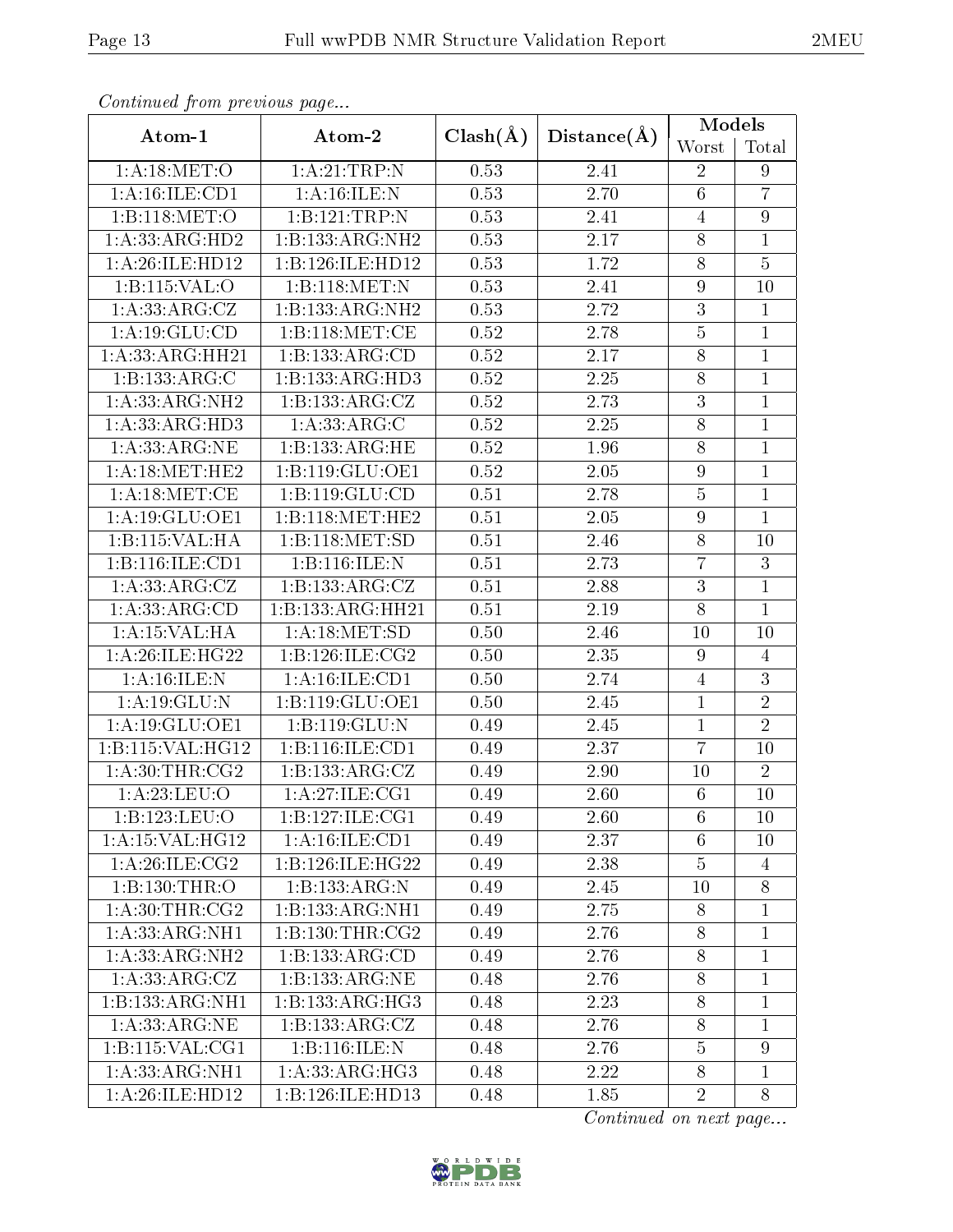| Continuea from previous page |                     |              |                   | <b>Models</b>    |                |
|------------------------------|---------------------|--------------|-------------------|------------------|----------------|
| Atom-1                       | Atom-2              | $Clash(\AA)$ | Distance(A)       | Worst            | Total          |
| 1: A: 33: ARG: CZ            | 1:B:130:THR:CG2     | 0.48         | 2.91              | 8                | 1              |
| 1:A:33:ARG:CD                | 1:B:133:ARG:NH2     | 0.48         | 2.77              | $\overline{8}$   | $\overline{1}$ |
| 1:B:127:ILE:O                | 1:B:131:VAL:CG2     | 0.48         | 2.62              | 10               | 10             |
| 1:A:26:ILE:HD13              | 1:B:126:ILE:HD12    | 0.47         | 1.85              | 8                | 8              |
| 1: A:30:THR:O                | 1: A:33:ARG:N       | 0.47         | 2.47              | 10               | $8\,$          |
| 1:A:12:GLU:OE1               | 1:B:111:VAL:CG1     | 0.47         | 2.63              | $\overline{2}$   | $\overline{2}$ |
| 1: A:15: VAL:CG1             | 1: A:16: ILE:N      | 0.47         | 2.78              | $\overline{3}$   | $\overline{3}$ |
| 1:A:33:ARG:HD2               | 1:B:133:ARG:CD      | 0.47         | 2.40              | $\overline{9}$   | $\mathbf{1}$   |
| 1: A:24:LEU:CD2              | 1: A:28: LEU:CD1    | 0.47         | 2.93              | $\overline{4}$   | $\overline{4}$ |
| 1: A:30:THR:O                | 1: A: 33: ARG: CG   | 0.47         | 2.63              | 10               | $\overline{7}$ |
| 1:A:11:VAL:CG1               | 1:B:112:GLU:OE1     | 0.47         | 2.64              | $\overline{2}$   | $\overline{2}$ |
| 1:B:126:ILE:O                | 1:B:130:THR:HB      | 0.46         | 2.10              | $\sqrt{6}$       | 10             |
| 1: A: 7: ILE: O              | 1:A:11:VAL:CG2      | 0.46         | 2.63              | $6\,$            | $\overline{3}$ |
| 1:A:27:ILE:O                 | 1: A:31: VAL: CG2   | 0.46         | 2.63              | $8\,$            | 10             |
| 1:B:124:LEU:CD2              | 1:B:128:LEU:CD1     | 0.46         | 2.93              | $\overline{4}$   | $\overline{4}$ |
| 1:A:33:ARG:CD                | 1:B:133:ARG:HD2     | 0.46         | 2.41              | $\overline{9}$   | $\mathbf{1}$   |
| 1: A:26: ILE:O               | 1: A:30:THR:HB      | 0.46         | 2.10              | $6\,$            | 10             |
| 1:A:8:ILE:HG23               | 1: B: 112: GLU: HG3 | 0.46         | 1.85              | $8\,$            | $\sqrt{2}$     |
| 1: A: 33: ARG: HH21          | 1:B:133:ARG:HD2     | 0.46         | 1.69              | $8\,$            | $\overline{1}$ |
| 1:A:33:ARG:HD2               | 1:B:133:ARG:HH21    | 0.46         | 1.70              | $8\,$            | $\mathbf{1}$   |
| 1:A:15:VAL:CG1               | 1: A:19: GLU:OE2    | 0.46         | 2.64              | $\overline{5}$   | $\mathbf{1}$   |
| 1: B:115: VAL:CG1            | 1:B:119:GLU:OE2     | 0.46         | 2.64              | $\bf 5$          | $\mathbf{1}$   |
| 1:B:121:TRP:C                | 1:B:121:TRP:CE3     | 0.46         | 2.90              | $\overline{9}$   | $\mathbf{1}$   |
| 1: A:21:TRP:CE3              | 1: A:21:TRP:C       | 0.45         | 2.90              | $\boldsymbol{9}$ | $\mathbf{1}$   |
| 1: B: 115: VAL: CG1          | 1:B:119:GLU:OE1     | 0.45         | 2.65              | $\overline{2}$   | $\overline{4}$ |
| 1:A:21:TRP:CD1               | 1:A:25:VAL:HG21     | 0.45         | 2.47              | $8\,$            | $\mathbf{1}$   |
| 1: A:9: ILE: HD11            | 1:B:108:ILE:CD1     | 0.45         | 2.42              | $\overline{5}$   | $\mathbf{1}$   |
| 1: A:26:1LE:CG2              | 1:B:126:ILE:HG21    | 0.45         | $\overline{2}.41$ | $\overline{6}$   | $\overline{4}$ |
| 1:A:15:VAL:CG1               | 1: A: 19: GLU: OE1  | 0.45         | 2.65              | $\overline{2}$   | 4              |
| 1: A:26: ILE: HG21           | 1:B:126:ILE:CG2     | 0.45         | 2.42              | 6                | 4              |
| 1: A:18: MET:HE3             | 1:B:119:GLU:CD      | 0.45         | 2.32              | $\overline{5}$   | $\mathbf{1}$   |
| 1: A:25:VAL:HG13             | 1:A:29:ARG:HD2      | 0.45         | 1.87              | $6\phantom{.}6$  | $\overline{4}$ |
| 1: A:30:THR:HA               | 1:A:33:ARG:HG3      | 0.45         | 1.88              | $\overline{7}$   | $\mathbf{1}$   |
| 1:A:19:GLU:CG                | 1:B:119:GLU:CG      | 0.45         | 2.94              | 9                | $\mathbf{1}$   |
| 1:B:121:TRP:CD1              | 1:B:125:VAL:HG21    | 0.45         | 2.47              | $8\,$            | $\mathbf{1}$   |
| 1: A:18: MET:CE              | 1:B:119:GLU:OE2     | 0.44         | 2.65              | $\overline{5}$   | $\mathbf{1}$   |
| 1: A: 19: GLU: CD            | 1:B:118:MET:HE3     | 0.44         | 2.32              | $\overline{5}$   | $\mathbf{1}$   |
| 1:B:130:THR:HA               | 1:B:133:ARG:HG3     | 0.44         | 1.88              | 7                | $\mathbf{1}$   |
| 1: B: 121: TRP: CH2          | 1:B:122:LEU:HD23    | 0.44         | 2.47              | 9                | $\mathbf 1$    |
| 1:A:19:GLU:OE1               | 1:B:118:MET:CB      | 0.44         | 2.66              | $\mathbf{1}$     | $\mathbf{1}$   |
| 1: A:8: ILE: CD1             | 1:B:109:ILE:HD11    | 0.44         | 2.42              | $\overline{5}$   | $\mathbf{1}$   |

Continued from previous page.

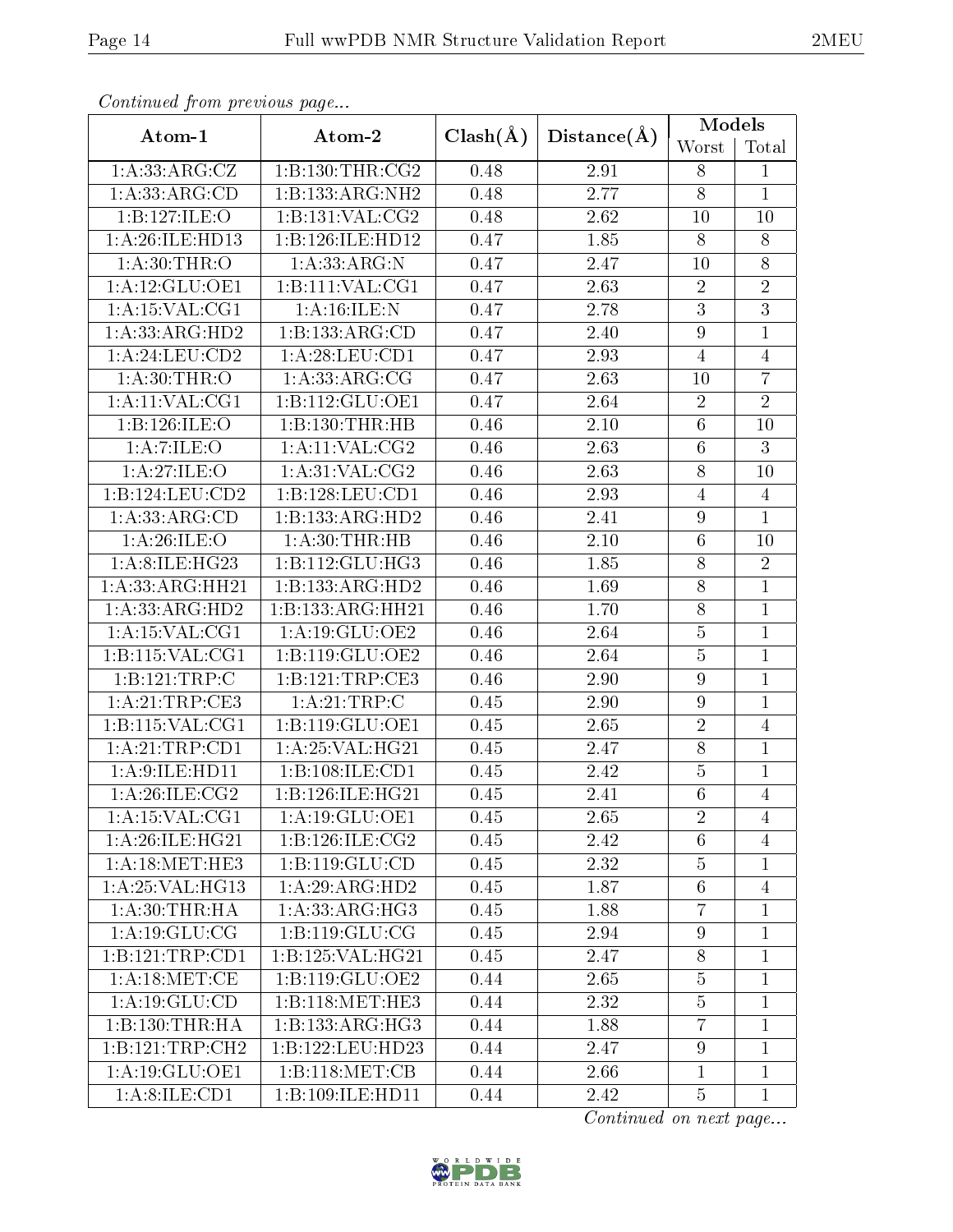| Continued from previous page |                     |              |             | <b>Models</b>    |                  |
|------------------------------|---------------------|--------------|-------------|------------------|------------------|
| Atom-1                       | Atom-2              | $Clash(\AA)$ | Distance(A) | Worst            | Total            |
| 1:A:9:ILE:HD11               | 1:B:108:ILE:HD13    | 0.44         | 1.90        | 5                | $\mathbf{1}$     |
| 1:A:21:TRP:O                 | 1:A:25:VAL:HB       | 0.43         | 2.13        | $\overline{6}$   | $\overline{3}$   |
| 1:B:114:ALA:O                | 1:B:117:ALA:HB3     | 0.43         | 2.14        | $\overline{5}$   | $\overline{2}$   |
| 1:B:125:VAL:HG13             | 1:B:129:ARG:HD2     | 0.43         | 1.88        | $\overline{6}$   | $\overline{4}$   |
| 1: A:12: GLU:CG              | 1:B:112:GLU:HG2     | 0.43         | 2.44        | $\sqrt{6}$       | $\mathbf{1}$     |
| 1:A:14:ALA:O                 | 1:A:17:ALA:HB3      | 0.43         | 2.14        | $\overline{5}$   | $\overline{2}$   |
| 1:A:8:ILE:HD13               | 1:B:109:ILE:HD11    | 0.43         | 1.91        | $\overline{5}$   | $\mathbf{1}$     |
| 1:B:116:ILE:N                | 1:B:116:ILE:HD12    | 0.43         | 2.28        | $\overline{5}$   | $\overline{2}$   |
| 1:A:19:GLU:OE2               | 1:B:118:MET:CE      | 0.43         | 2.65        | $\overline{5}$   | $\mathbf{1}$     |
| 1:B:130:THR:O                | 1:B:133:ARG:CG      | 0.43         | 2.66        | $\mathbf{1}$     | $6\phantom{.}6$  |
| 1:B:121:TRP:O                | 1:B:125:VAL:HB      | 0.43         | $2.13\,$    | $6\phantom{.}6$  | $\overline{3}$   |
| 1: A:18: MET:CB              | 1:B:119:GLU:OE1     | 0.43         | 2.66        | $\mathbf 1$      | $\mathbf{1}$     |
| 1:A:21:TRP:CH2               | 1: A:22:LEU:HD23    | 0.43         | 2.48        | 9                | $\mathbf{1}$     |
| 1:A:21:TRP:CD2               | 1:A:21:TRP:C        | 0.43         | 2.92        | $\overline{9}$   | $\mathbf{1}$     |
| 1:A:23:LEU:O                 | 1:A:27:ILE:CD1      | 0.43         | 2.67        | $\sqrt{6}$       | $\overline{4}$   |
| 1:B:121:TRP:C                | 1:B:121:TRP:CD2     | 0.43         | 2.92        | $\boldsymbol{9}$ | $\mathbf{1}$     |
| 1: A:16: ILE: HD12           | 1: A:16: ILE:N      | 0.42         | 2.28        | $\overline{5}$   | $\overline{2}$   |
| 1: A:15: VAL:HG22            | 1: A:18: MET:CE     | 0.42         | 2.43        | $6\phantom{.}6$  | $\mathbf{1}$     |
| 1: A:26: ILE: O              | 1: A:30:THR:CB      | 0.42         | 2.68        | $\overline{5}$   | $\boldsymbol{9}$ |
| 1:B:126:ILE:O                | 1:B:130:THR:CB      | 0.42         | 2.68        | $\,6\,$          | 8                |
| 1:A:15:VAL:O                 | 1: A:18:MET:HB2     | 0.42         | 2.14        | 9                | $\mathbf{1}$     |
| 1:A:11:VAL:CG1               | 1:B:112:GLU:OE2     | 0.42         | 2.68        | 4                | $\overline{3}$   |
| 1:B:123:LEU:O                | 1:B:127:ILE:CD1     | 0.41         | 2.67        | $6\phantom{.}6$  | $\overline{3}$   |
| 1:A:12:GLU:OE2               | 1: B: 111: VAL: CG1 | 0.41         | 2.68        | $\overline{4}$   | $\overline{5}$   |
| 1:A:19:GLU:HG3               | 1:B:119:GLU:CG      | 0.41         | 2.45        | $\overline{9}$   | $\mathbf{1}$     |
| 1:B:115:VAL:HG22             | 1:B:118:MET:CE      | 0.41         | 2.42        | $6\phantom{.}6$  | $\mathbf{1}$     |
| 1:B:115:VAL:O                | 1:B:118:MET:HB2     | 0.41         | 2.15        | $\boldsymbol{9}$ | $\mathbf{1}$     |
| 1:B:116:ILE:H                | 1:B:116:ILE:CD1     | 0.41         | 2.28        | $\overline{6}$   | $\overline{1}$   |
| 1:B:118:MET:O                | 1: B: 119: GLU: C   | 0.41         | 2.60        | 6                | $\overline{2}$   |
| 1: A:12: GLU:O               | 1:A:15:VAL:HB       | 0.41         | 2.16        | $6\phantom{.}6$  | $\mathbf{1}$     |
| 1:B:108:ILE:O                | 1:B:112:GLU:CG      | 0.41         | 2.68        | $6\phantom{.}6$  | $\mathbf{1}$     |
| 1:A:19:GLU:CG                | 1:B:119:GLU:HG3     | 0.41         | 2.45        | 9                | $\mathbf{1}$     |
| 1: A:19: GLU:OE1             | 1:B:118:MET:HE3     | 0.41         | 2.16        | 8                | $\mathbf{1}$     |
| 1: A:18: MET:O               | 1: A: 19: GLU: C    | 0.40         | 2.59        | $\overline{5}$   | $\overline{2}$   |
| 1:B:112:GLU:O                | 1:B:115:VAL:HB      | 0.40         | 2.17        | $6\phantom{.}6$  | $\overline{2}$   |
| 1:A:16:ILE:H                 | 1: A:16: ILE: CD1   | 0.40         | 2.28        | $6\phantom{.}6$  | $\mathbf{1}$     |
| 1:A:15:VAL:O                 | 1: A:18:MET:HG3     | 0.40         | 2.16        | $6\phantom{.}6$  | $\mathbf{1}$     |
| 1:A:10:LEU:HD23              | 1: A: 10: LEU: HA   | 0.40         | 1.75        | $\overline{4}$   | $\mathbf{1}$     |
| 1:B:116:ILE:CD1              | 1:B:116:ILE:H       | 0.40         | 2.30        | $\overline{5}$   | $\mathbf{1}$     |
| 1:B:128:LEU:O                | 1:B:132:LYS:HE3     | 0.40         | 2.16        | $\overline{7}$   | $\mathbf{1}$     |
| 1: A:22: LEU:CD2             | 1:B:123:LEU:HD11    | 0.40         | 2.47        | $9\phantom{.0}$  | $\mathbf{1}$     |

Continued from previous page.

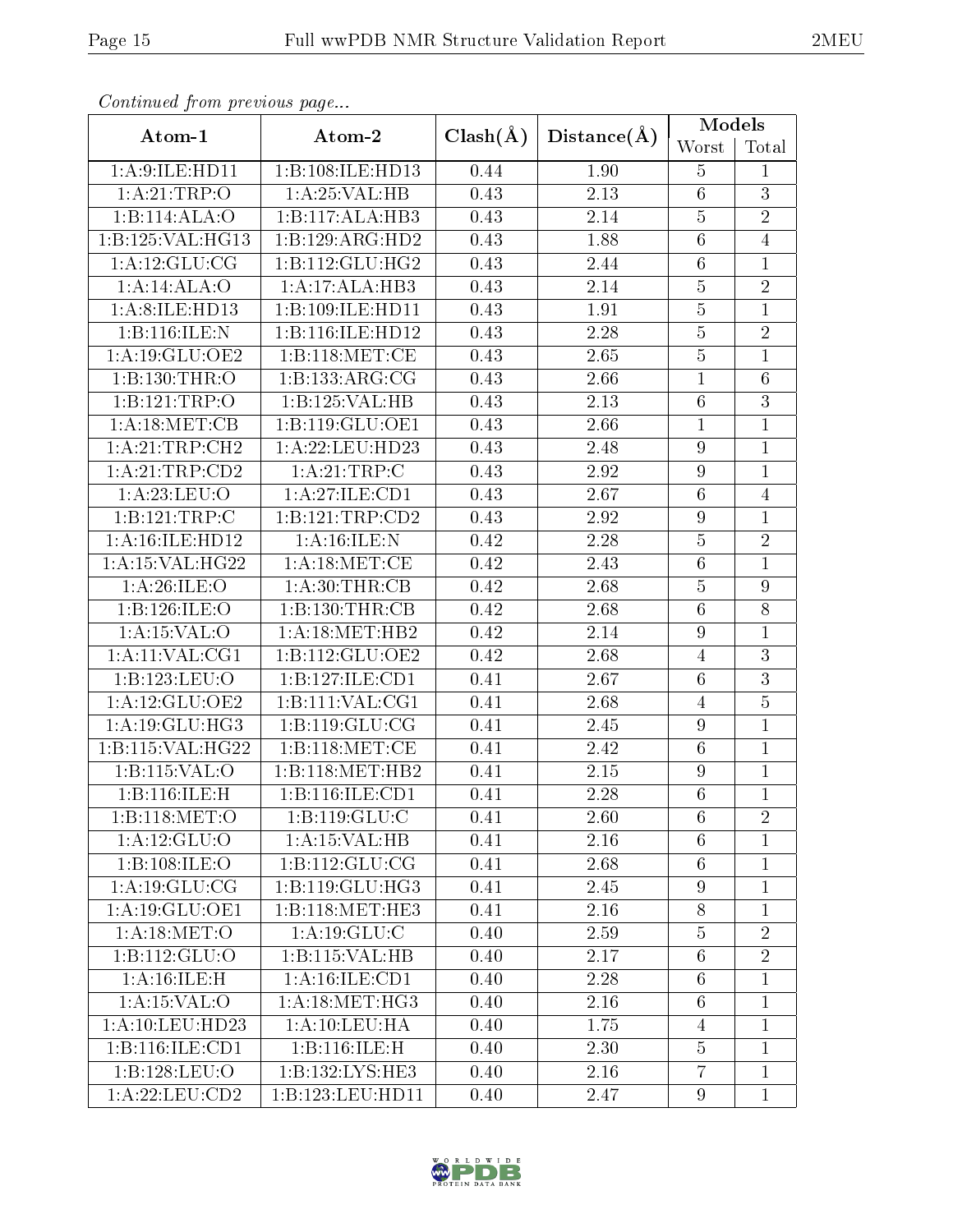## 6.3 Torsion angles (i)

### 6.3.1 Protein backbone  $(i)$

In the following table, the Percentiles column shows the percent Ramachandran outliers of the chain as a percentile score with respect to all PDB entries followed by that with respect to all NMR entries. The Analysed column shows the number of residues for which the backbone conformation was analysed and the total number of residues.

| Mol | Chain | Analysed        | Favoured           | <b>Allowed</b>                                   | Outliers | Percentiles                     |  |
|-----|-------|-----------------|--------------------|--------------------------------------------------|----------|---------------------------------|--|
|     |       | 30/37(81%)      | $26\pm1(88\pm3\%)$ | $\pm 1$ (12±3%) $\pm 0$ (0±0%)                   |          |                                 |  |
|     |       | 30/37(81%)      | $26\pm1(88\pm3\%)$ | $4\pm1$ (12 $\pm3\%$ )   0 $\pm$ 0 (0 $\pm0\%$ ) |          | $\vert$ 100 $\vert$ 100 $\vert$ |  |
| All | All   | $600/740(81\%)$ | 528 (88%)          | $72(12\%)$                                       | $0(0\%)$ | $\mid$ 100 $\mid$ 100 $\mid$    |  |

There are no Ramachandran outliers.

#### 6.3.2 Protein sidechains  $\hat{1}$

In the following table, the Percentiles column shows the percent sidechain outliers of the chain as a percentile score with respect to all PDB entries followed by that with respect to all NMR entries. The Analysed column shows the number of residues for which the sidechain conformation was analysed and the total number of residues.

| Mol | Chain | Analysed     | Rotameric                                         | Outliers    |                 | Percentiles |
|-----|-------|--------------|---------------------------------------------------|-------------|-----------------|-------------|
|     |       | 28/32(88%)   | $25\pm0$ (89 $\pm2\%$ )   3 $\pm0$ (11 $\pm2\%$ ) |             | 10 <sup>1</sup> | 54          |
|     |       | 28/32(88%)   | $25\pm1(90\pm2\%)$ 3±1 (10±2%)                    |             | 10 <sup>1</sup> | 55          |
| All | All   | 560/640(88%) | 501 $(89\%)$                                      | 59 $(11\%)$ | 10 <sup>°</sup> | 55          |

All 10 unique residues with a non-rotameric sidechain are listed below. They are sorted by the frequency of occurrence in the ensemble.

| Mol | Chain | Res | <b>Type</b> | Models (Total) |
|-----|-------|-----|-------------|----------------|
|     | В     | 121 | TRP         | 10             |
| 1   | А     | 21  | TRP         | 10             |
|     | В     | 133 | $\rm{ARG}$  | 9              |
| 1   |       | 33  | $\rm{ARG}$  | 9              |
| 1   | В     | 104 | <b>ASN</b>  | 8              |
| 1   | А     | 4   | ASN         | 8              |
| 1   | А     | 16  | ILE         | $\overline{2}$ |
| 1   | А     | 24  | LEU         | 1              |
|     | В     | 124 | LEU         | 1              |
|     | К     | 116 | ILE         |                |

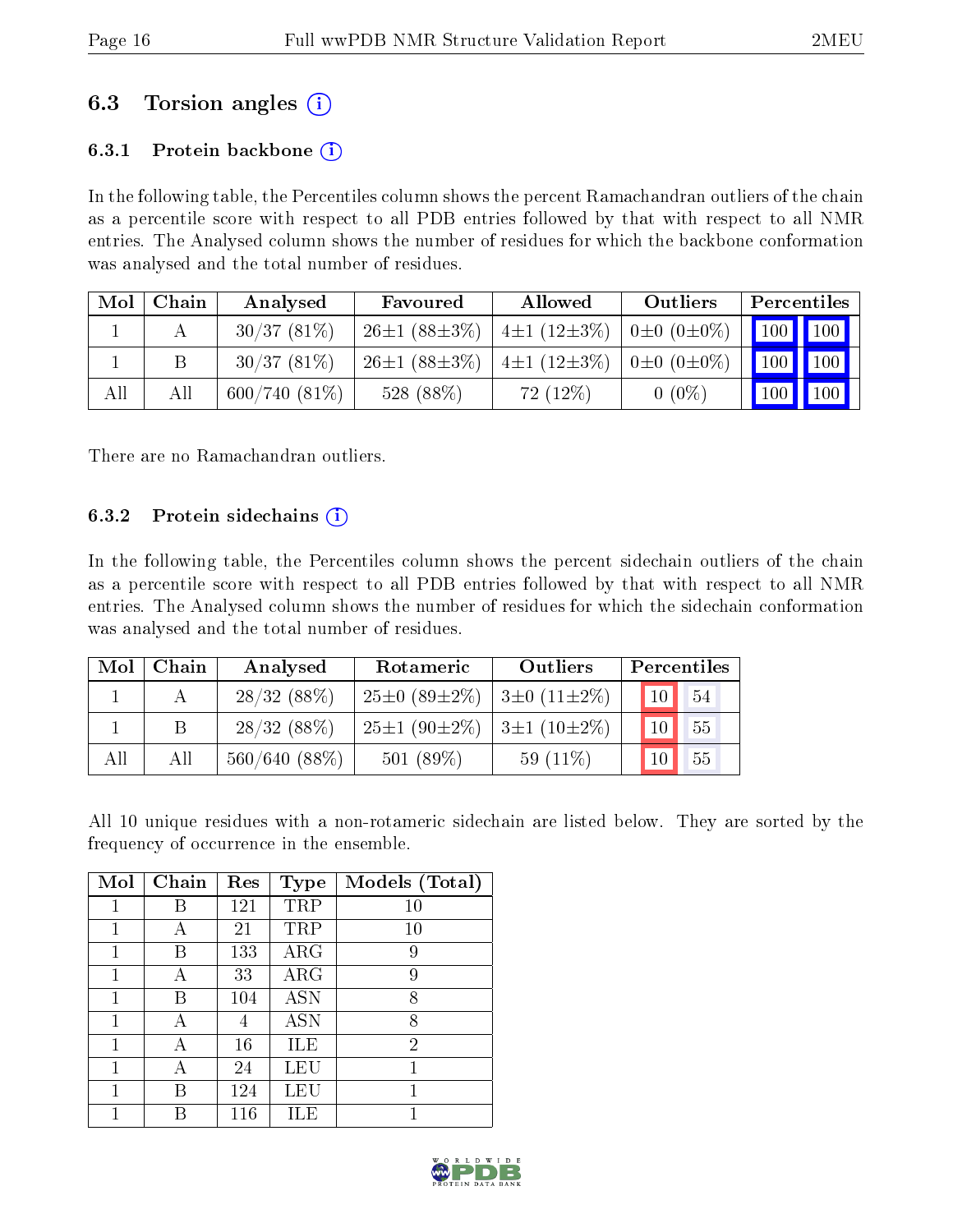#### 6.3.3 RNA [O](https://www.wwpdb.org/validation/2017/NMRValidationReportHelp#rna)i

There are no RNA molecules in this entry.

### 6.4 Non-standard residues in protein, DNA, RNA chains (i)

There are no non-standard protein/DNA/RNA residues in this entry.

### 6.5 Carbohydrates  $(i)$

There are no carbohydrates in this entry.

### 6.6 Ligand geometry  $(i)$

There are no ligands in this entry.

### 6.7 [O](https://www.wwpdb.org/validation/2017/NMRValidationReportHelp#nonstandard_residues_and_ligands)ther polymers (i)

There are no such molecules in this entry.

### 6.8 Polymer linkage issues  $(i)$

There are no chain breaks in this entry.

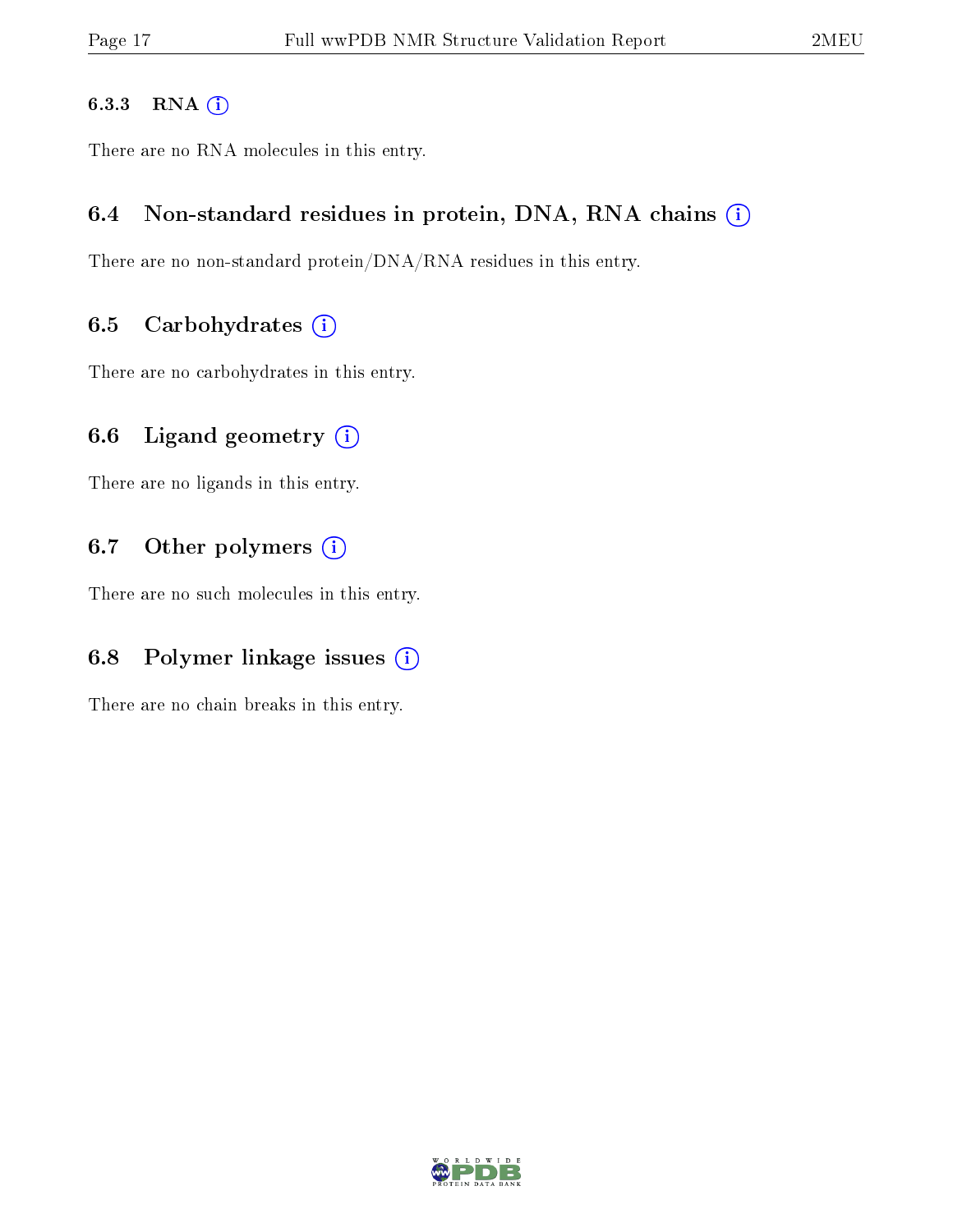## <span id="page-17-0"></span>7 Chemical shift validation  $\left( \begin{array}{c} \overline{1} \end{array} \right)$

The completeness of assignment taking into account all chemical shift lists is 48% for the welldefined parts and  $47\%$  for the entire structure.

## 7.1 Chemical shift list 1

File name: input\_cs.cif

Chemical shift list name: assigned chem shift list 1

### 7.1.1 Bookkeeping (i)

The following table shows the results of parsing the chemical shift list and reports the number of nuclei with statistically unusual chemical shifts.

| Total number of shifts                  | 540 |
|-----------------------------------------|-----|
| Number of shifts mapped to atoms        | 540 |
| Number of unparsed shifts               |     |
| Number of shifts with mapping errors    |     |
| Number of shifts with mapping warnings  |     |
| Number of shift outliers (ShiftChecker) |     |

### 7.1.2 Chemical shift referencing  $(i)$

The following table shows the suggested chemical shift referencing corrections.

| <b>Nucleus</b>      |     | # values   Correction $\pm$ precision, ppm | Suggested action        |
|---------------------|-----|--------------------------------------------|-------------------------|
| ${}^{13}C_{\alpha}$ | -37 | $-0.08 \pm 0.19$                           | None needed $(0.5 ppm)$ |
| ${}^{13}C_{\beta}$  | 35  | $0.95 \pm 0.18$                            | Should be applied       |
| $13\text{C}$        | 36  | $0.57 \pm 0.14$                            | Should be applied       |
| $15\,\mathrm{N}$    | 37  | $0.69 \pm 0.32$                            | Should be applied       |

### 7.1.3 Completeness of resonance assignments  $(i)$

The following table shows the completeness of the chemical shift assignments for the well-defined regions of the structure. The overall completeness is 48%, i.e. 387 atoms were assigned a chemical shift out of a possible 812. 10 out of 20 assigned methyl groups (LEU and VAL) were assigned stereospecifically.

| Total                                   | $^1\mathbf{H}$                                                        | $13\Omega$     | $15\mathrm{N}$ |
|-----------------------------------------|-----------------------------------------------------------------------|----------------|----------------|
| Backbone   150/300 (50%)   60/120 (50%) |                                                                       | $60/120(50\%)$ | 30/60 (50%)    |
|                                         | Sidechain   218/470 (46%)   125/266 (47%)   88/188 (47%)   5/16 (31%) |                |                |